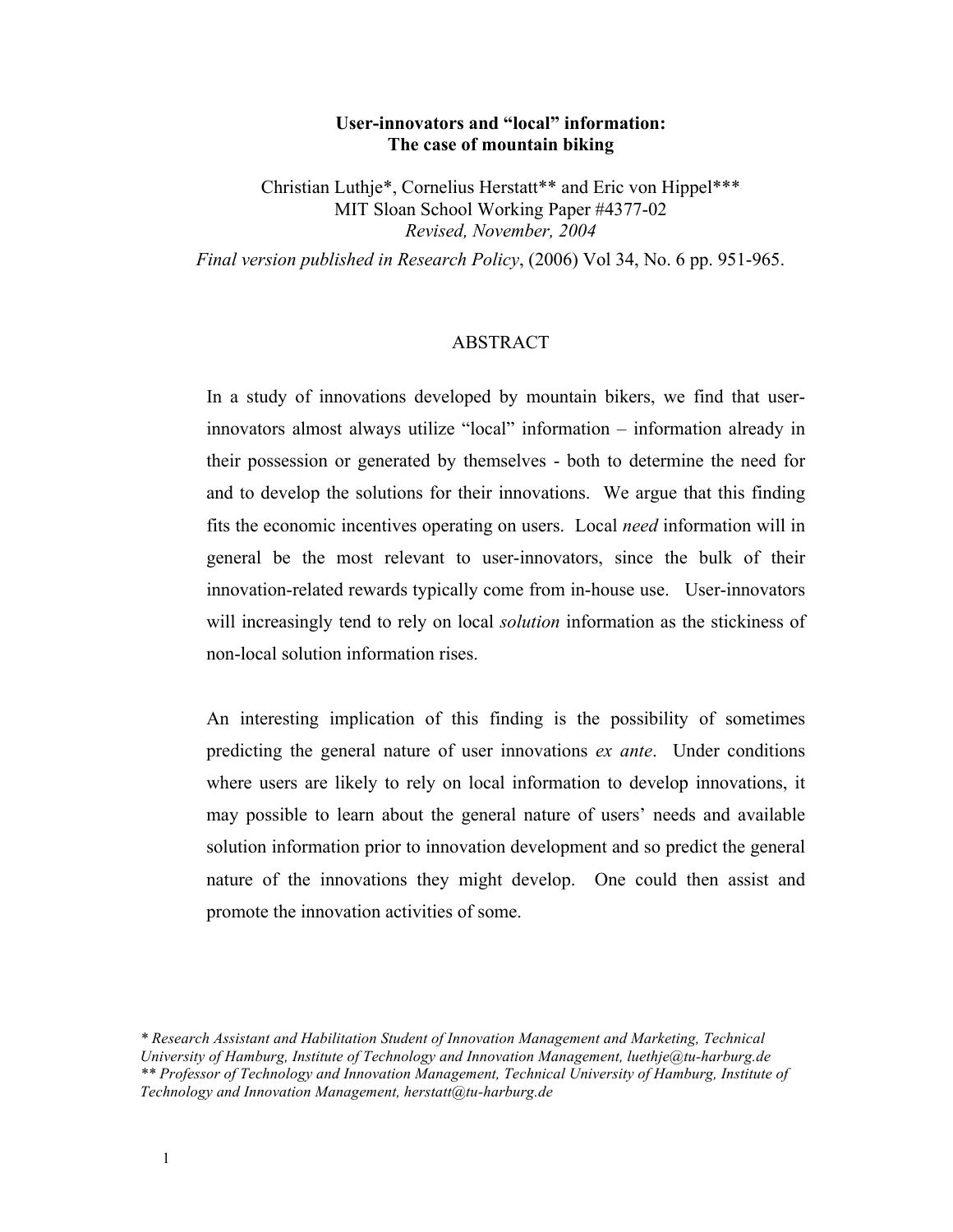*\*\*\*Professor of Innovation Management, MIT Sloan School of Management, Cambridge, MA, evhippel@mit.edu*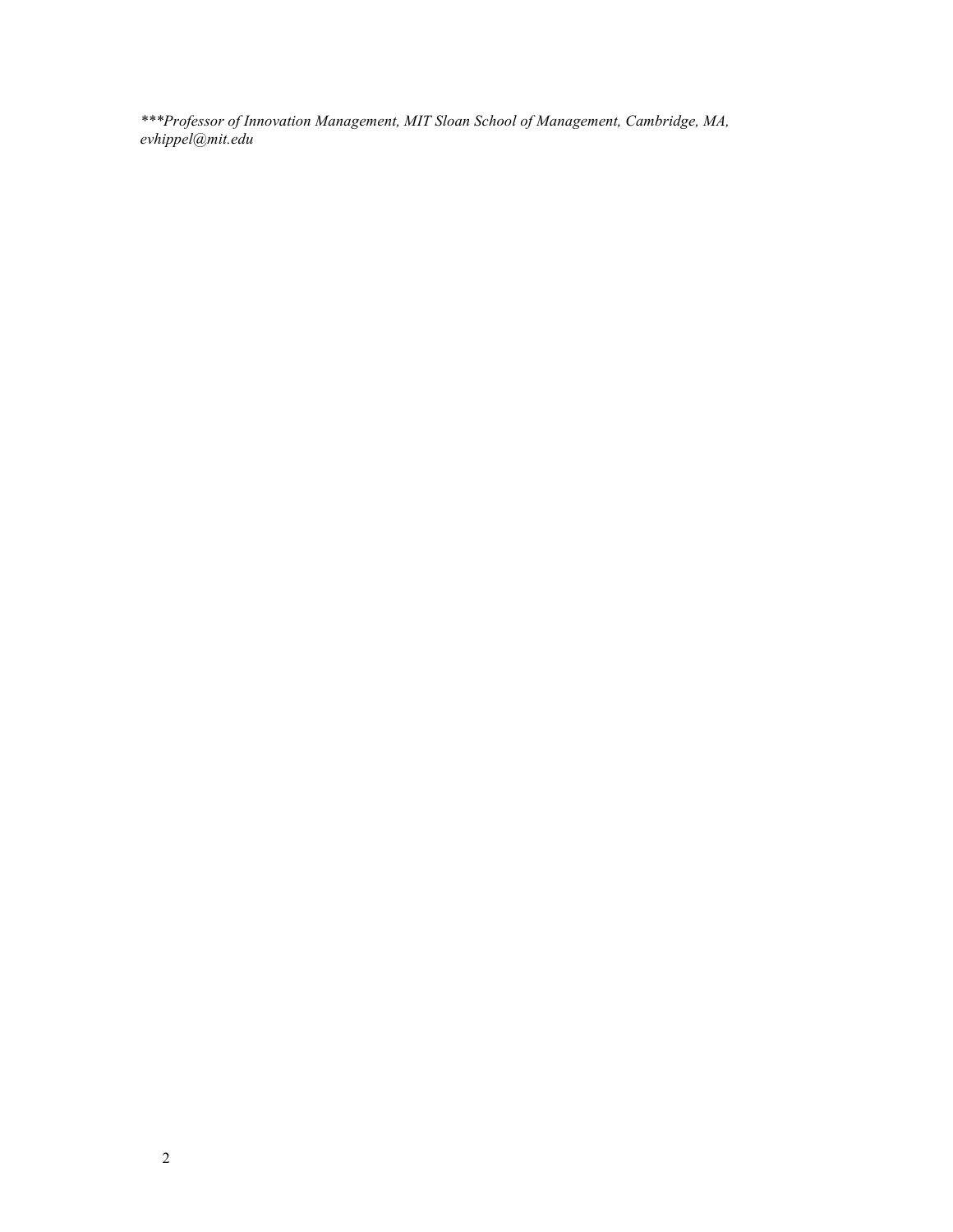# **User-innovators and "local" information: The case of mountain biking**

# **1. Introduction and overview**

Many studies have explored innovation by users and the characteristics and distribution of user-innovators in fields ranging from open source software projects to physical products used by industrial firms and by end consumers. To date, however, very little work has been done on the characteristics of *information* used by userinnovators. In this paper we report on an empirical study of the sources of information drawn upon by mountain bike users who have developed modifications for their bikes. We find that innovating users in our sample employ only their own existing, "local" stocks of both need and solution information to develop the innovations. Essentially all users utilized need information derived from their own repeated personal usage experiences, and 84% users utilized solution information already in their possession in order to develop their new and modified mountain bikes.

We put this finding into context by explaining why and when user-innovators are likely to focus heavily on local information. We argue that the tendency to draw upon their own individual information fits the economic incentives operating on users and can be understood both in terms of the users' innovation-related costs and in terms of benefits that users can reasonably expect from innovating.

In essence, *all* categories of innovator, users included, will tend to increase their use of local information when the cost of obtaining needed non-local information is relatively high: that is, when that information is sticky. In addition, it is reasonable that as resources available to an innovator drop, the amount of information that innovator will obtain from outside drops when information stickiness is held constant. In the case of user-innovators, there is an additional reason why users will tend to use only their own individual need information. User-innovators often cannot obtain benefits from the diffusion of their innovations to others: their benefit tends to come exclusively or primarily from their own in-house use. Under these incentive conditions, it makes sense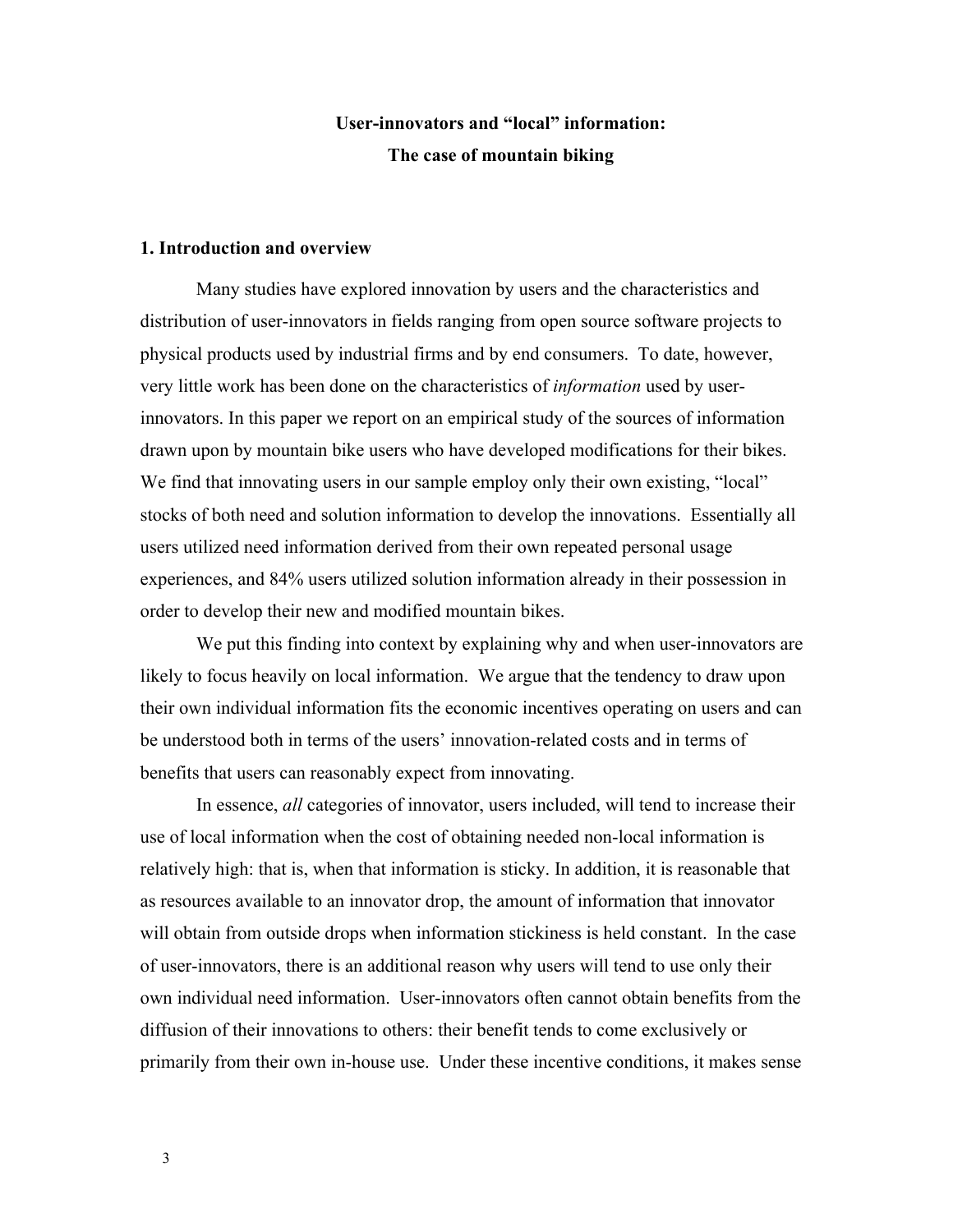that users would utilize only their own local need information for their innovationrelated work.

Innovations developed by users have been found to be widely *distributed* among many users rather than concentrated among a few highly innovative user firms or individuals (von Hippel, 2005). This can make it difficult to predict the sources of innovations *ex ante*. Yet, accurate predictions of the likely source and nature of innovations can offer important first-mover advantages to firms interested in rapid commercialization of user-developed innovations. Our finding that user-innovators draw primarily upon local information for needs and solutions in mountain biking points the way to a possible solution to this problem: Firms *may* be able to predict the kinds of innovations users will develop, given good information about the kinds of local need and solution information in their possession.

In this paper we will first review related literature (section 2). Next we review our research context and methods (section 3). Findings are presented in section 4 and implications developed and discussed in section 5.

## **2. Literature review**

We begin with a review of the impact of sticky information on the sources of innovation. We then turn to a review of users' incentives to innovate.

#### *Sticky information and innovation*

If information could be costlessly transferred from place to place, this issue would not impact the locus of innovation: all innovators could work from the same sources of information at the same cost. In fact, however, it has been show that much information used by product and service developers is costly to transfer or "sticky." As a consequence, major information asymmetries do exist among potential user-innovators, and these in turn can have a major impact on who develops what.

In any particular instance, the stickiness of a unit of information is defined as the incremental expenditure required to transfer that unit of information to a specified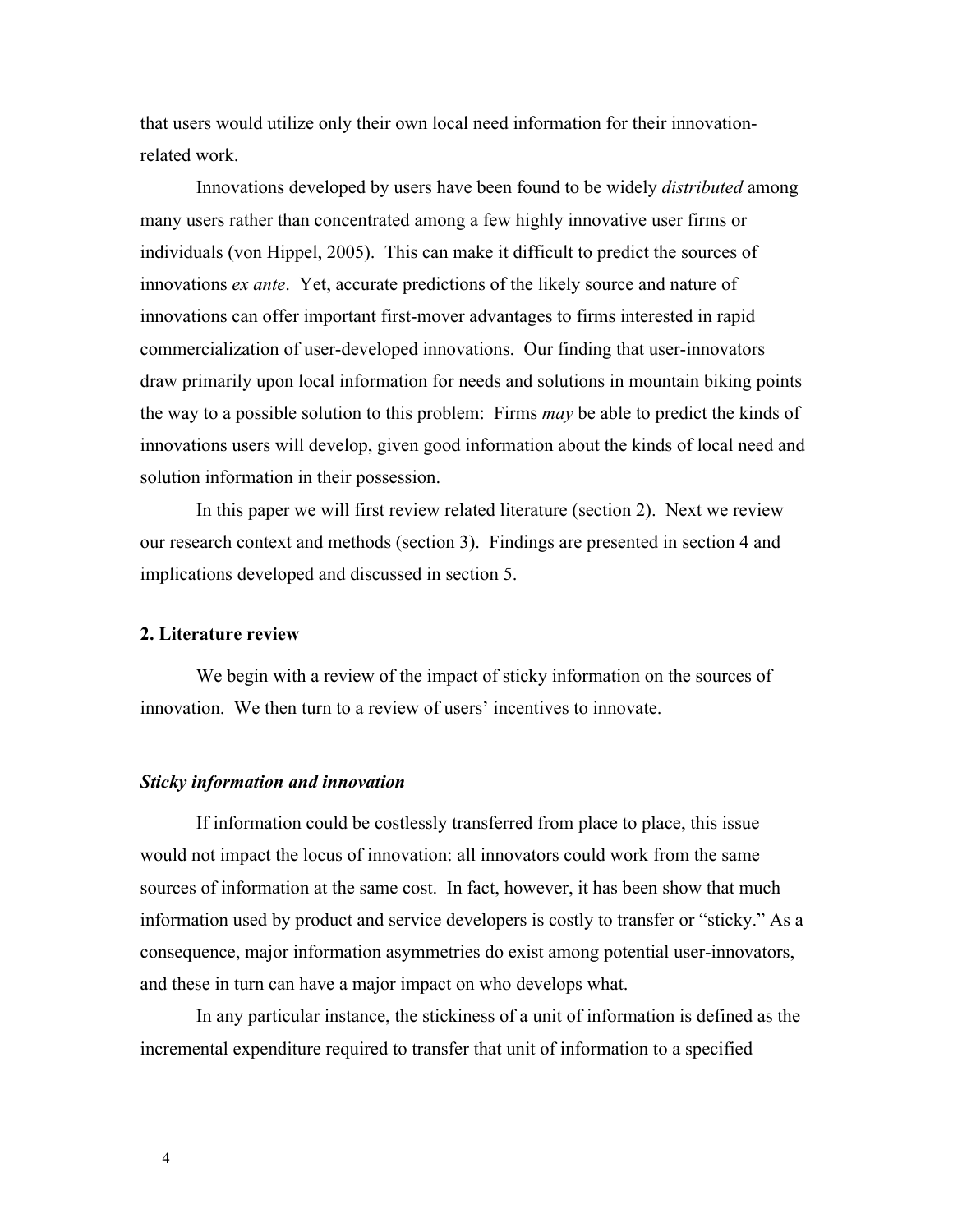location in a form usable by a specified information seeker. When this expenditure is low, information stickiness is low; when it is high, stickiness is high (von Hippel, 1994).

That information *is* often sticky has been shown by studying the costs of transferring information regarding fully developed process technology from one location to another with full cooperation on both sides. Even under these favorable conditions, costs have been found to be high. Teece (1977) for example, studied 26 international technology-transfer projects and found that the costs of information transfer ranged from 2 percent to 59 percent of total project costs and averaged 19 percent—a considerable fraction. Mansfield et al. (1982) also studied a number of projects involving technology transfer to overseas plants, and also found technology-transfer costs averaging about 20 percent of total project costs. Winter and Suzlanski (2001) explored replication of wellknown organizational routines at new sites and found the process difficult and costly.

Why is information transfer so costly? Information stickiness can result from causes ranging from attributes of the information itself to access fees charged by an information owner to the "absorptive capacity" of the information seekers (Cohen & Levinthal, 1990). Tacitness is a cause that is quite relevant to our study of mountain biking. Polanyi (1958) noted that many human skills are tacit because "the aim of a skilful performance is achieved by the observance of a set of rules which are not known as such to the person following them." For example, swimmers are probably not aware of the rules they employ to keep afloat (e.g., in exhaling, they do not completely empty their lungs), nor are medical experts generally aware of the rules they follow in order to reach a diagnosis of a disease. As Polanyi points out, "an art which cannot be specified in detail cannot be transmitted by prescription, since no prescription for it exists. It can be passed on only by example from master to apprentice. . . ."

When information is sticky, it is reasonable that a bias will be created toward the use of local information over sticky non-local information – simply because local information can be accessed more cheaply. This can in turn affect the character of innovations developed if local information differs in kind from more distant information. In the case of product development, information that is local to a user includes information about that user's new product needs and intended use environment. A manufacturer's local information includes solution approaches in which that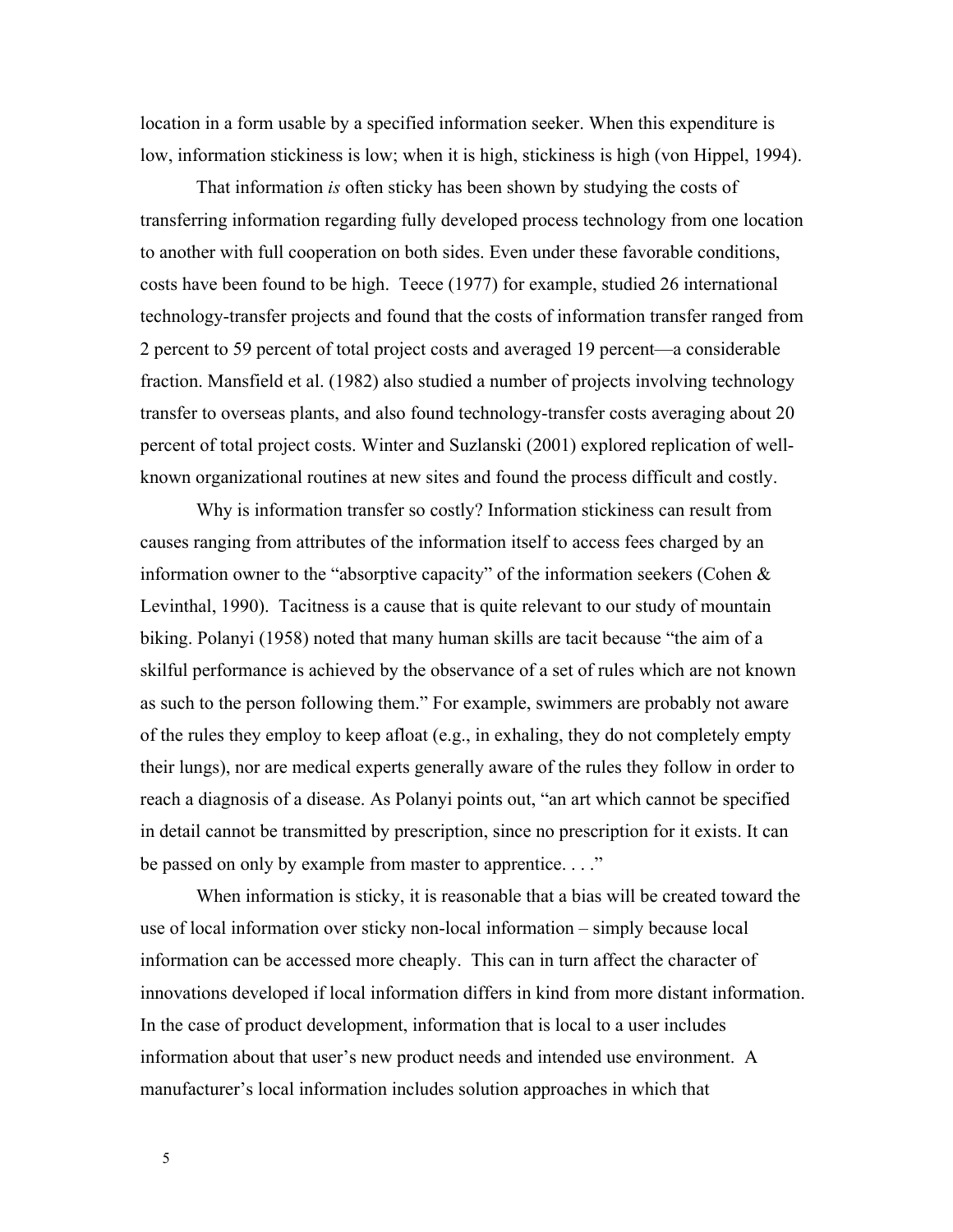manufacturer specializes (for example, a manufacturer specializing in molded plastic parts will tend to know a lot about that solution approach.) Given that this is so, a bias towards the use of local information by innovators would tend to result in users emphasizing product development tasks that draw intensively upon their local need information, while manufacturers would tend to focus on product development tasks that draw upon their local solution information.

Ogawa (1998) found precisely this effect in a study of 24 equipment innovations. All were produced by NEC, a Japanese equipment maker, for Seven-Eleven Japan (SEJ), a major Japanese convenience store chain. Ogawa determined how much of the design for each was done by the user firm and how much by the manufacturer firm. His data shows that innovations requiring a rich understanding of needs (high amount of sticky need information) tended to be carried out by the user, SEJ, while innovations involving rich understanding of new technologies (high amount of sticky solution information) tended to be developed by NEC.

In a related finding, Shane (2000), conducted a case study of 8 applications of a single, MIT-developed technology called 3-D printing. He found each was identified by an innovator with a professional background closely related to that application. For example, a novel application of the 3-D printing process to the manufacture of artificial bones for orthopedic implants was identified by an individual with a background in precisely that field. Venkataraman (1997) is credited by Shane as stating the finding in more general terms: "Each person's prior idiosyncratic knowledge creates a "knowledge corridor" that allows him/her to recognize *certain* opportunities but not others." We may state the matter even more generally: when information relevant to an innovation is sticky, the nature of an innovator's local need and solution information can strongly affect the nature of the information used, and thus the nature of the innovation developed.

#### *User-innovators' benefit expectations*

Innovation-related benefits obtained by user-innovators tend to come from inhouse use rather than from diffusion of their innovations to others. To benefit financially from diffusing their innovations to others, user-innovators must first protect

6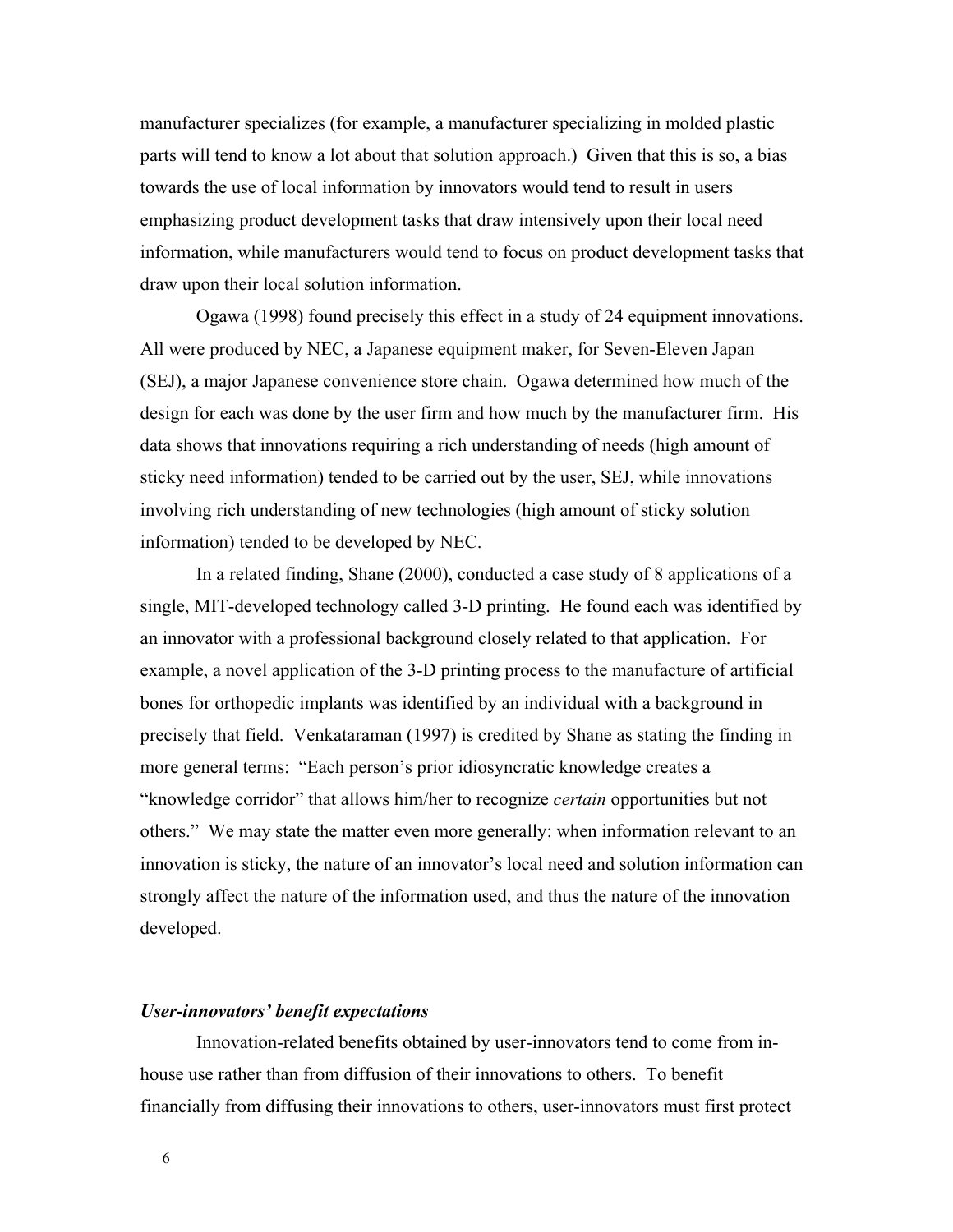their intellectual property and then find a licensee that will produce their innovations for the marketplace. Both tasks are difficult to accomplish, in good part because the ability of innovators to obtain effective intellectual property protection is actually quite weak in most fields (Harhoff, Henkel, & von Hippel, 2003, von Hippel, 2005).

In essence, the situation is as follows. In most subject matters, the most appropriate form of legal protection is the patent grant. However, researchers have found that the protection actually afforded by patents is weak in most fields – with the exceptions being chemicals and pharmaceuticals. In line with these findings, firm executives in most fields do not view patents as a very effective form of protection for intellectual property (Taylor and Silberston 1973, Levin et al 1987, Mansfield, 1968, 1985, Cohen, Nelson, & Walsh, 2000).

An alternate form of intellectual property protection is copyright. Copyright is a low cost and immediate form of legal protection applicable to original writings and images – it "follows the author's pen across the page." In the US, courts have determined that the innovation-rich field of software is eligible for copyright protection because software may be regarded as a form of "writing." Unlike the patent grant, copyright protection applies only to the specific writings embodying an innovation rather than to the underlying idea itself. Thus, copyright does not prevent someone from studying the novel functionality embodied in products or encoded in software and then creating an original product design or code to perform the exact same function.

The third major form of intellectual property rights protection is trade secrecy law. As was the case with patents and copyright, only some innovations can be protected by trade secrecy in principle – and the level of protection offered in practice is often weak. Much intellectual property does not qualify for protection as a trade secret simply because it cannot simultaneously be kept secret and exploited for economic gain. Studies show that even innovations that do meet this criterion are unlikely to remain secret for long. Mansfield (1985) studied a sample of 100 American firms and found that the period during which intellectual property can be kept secret in fact appears to be quite limited. He reports that "…information concerning development decisions is generally in the hands of rivals within about 12 to 18 months, on the average, and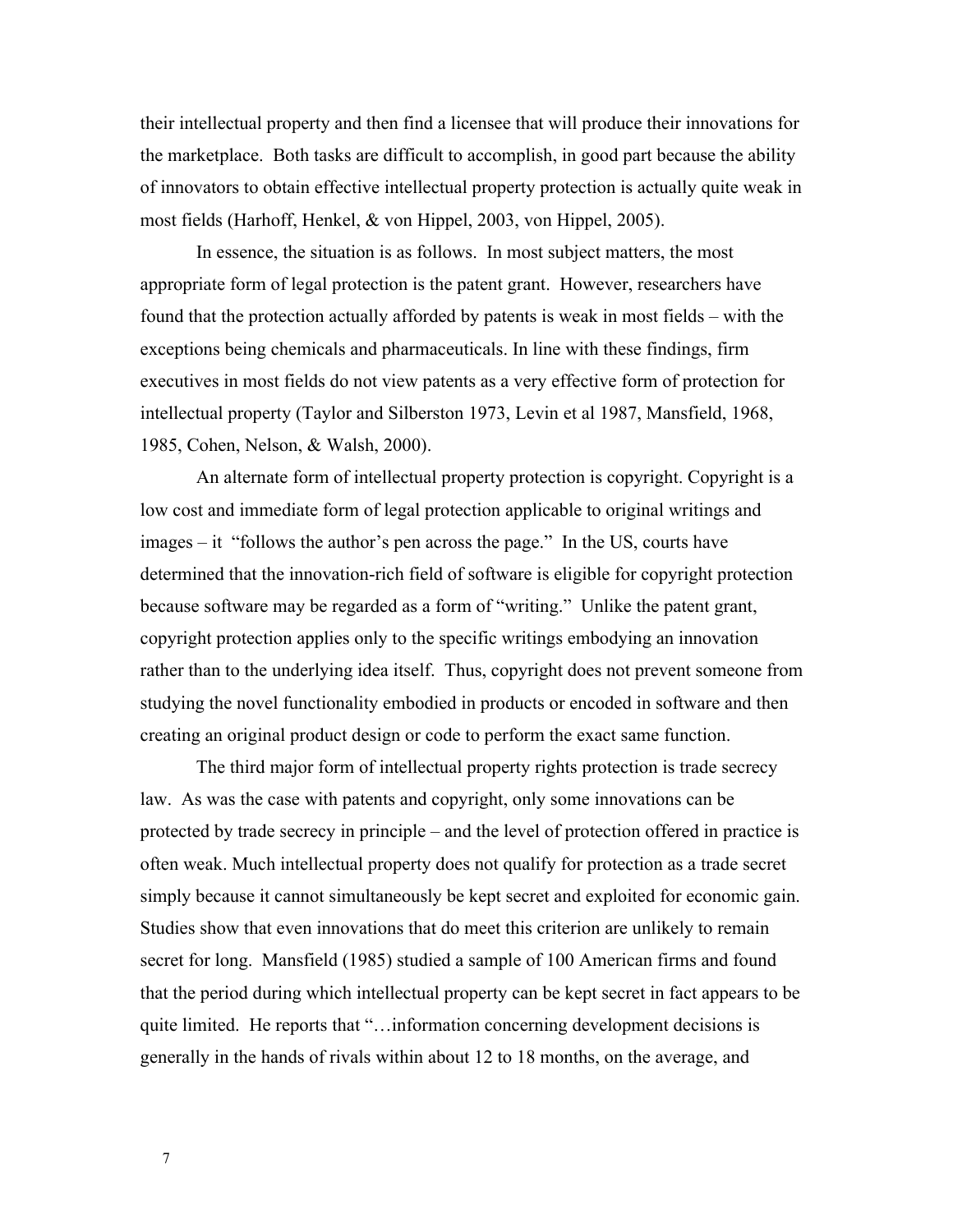information concerning the detailed nature and operation of a new product or process generally leaks out within about a year."

In the specific case of sports innovations such as those we will study in this paper, innovators can in general not expect to obtain effective intellectual property protection – and so will not be able to profit from any diffusion of their innovations to others. Copyright does not apply – sports innovations are not "writings." Also, both the effectiveness of patenting of trade secrecy are likely to be poor. Research cited earlier finds that patents are not generally viewed as effective in the case of mechanical innovations – which is what sports equipment innovations tend to be. In addition, sports equipment innovations are used in the open by sports participants, and so are difficult or impossible to keep as trade secrets even if an innovator wanted to do this. Shah (2000) has reported on the frequency and effectiveness of patenting in the case of userinnovators developing new and modified products in skateboarding, windsurfing and snowboarding. She finds few attempts to patent and almost no success in licensing and obtaining royalties among the very few that did patent their inventions.

# **3. Research context and methods**

## *Research context: mountain biking*

The topic of this research is on the relationship between the information that is local to a given user-innovator and the type of innovation that individual develops. We chose to focus our empirical work on this matter on user innovation within the sporting field of mountain biking. Our reason for this choice was that we wanted a large effect size: we needed to see the effect at significant levels in a relatively small sample. User innovation has been shown to be quite frequent among sports equipment users (Franke & Shah, 2002) In addition, user-innovators in these fields are likely to be individual riders who are likely to not have major financial resources to devote to the import of sticky information from outside sources.

 Mountain biking involves bicycling on rough terrain such as mountain trails, and may also involve various other "extreme" conditions such as bicycling on snow and ice and in the dark (van der Plas & Kelly, 1998). Mountain biking began in the early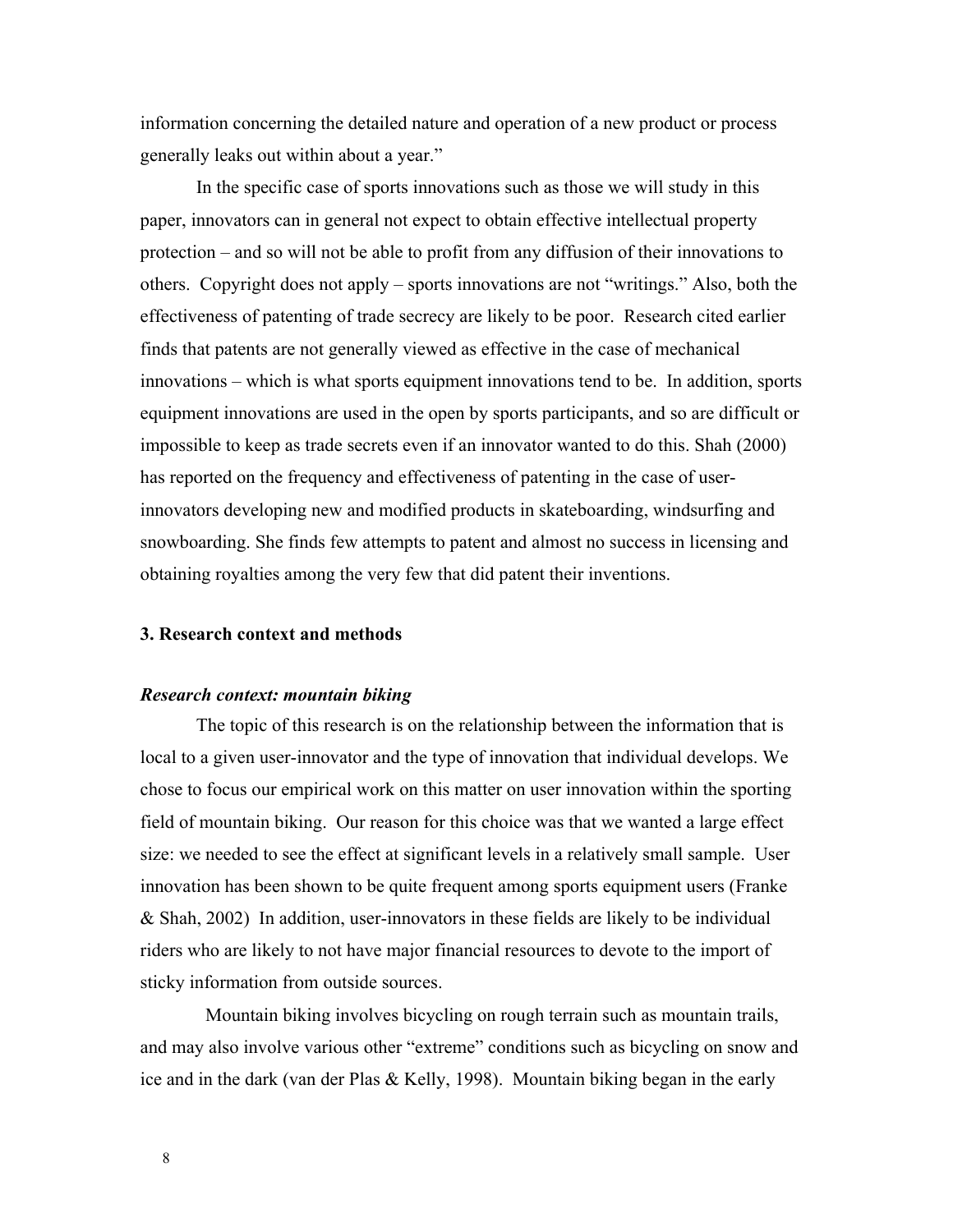1970's when some young cyclists started to use their bicycles off-road. Existing commercial bikes were not suited to this type of rough usage, so these early users put together their own equipment out of strong old bike frames with balloon tires to which they added motorcycle lever-operated drum brakes for better stopping ability. They called their creations "clunkers" (Penning, 1998; Buenstorf, 2002).

Commercial manufacture of mountain bikes began about 1975, when some of the early users of mountain bikes began to also build bikes for others. A tiny cottage industry developed, and by 1976 a half-dozen small assemblers existed in Marin County, California. In 1982, a small firm named Specialized, a bike and bike parts importer that supplied parts to the Marin County mountain bike assemblers, took the next step and brought the first mass-produced mountain bike to market (Berto, 1999). Major bike manufacturers quickly followed and started to produce mountain bikes and sell them at regular bike shops across the US. By the mid-1980's the mountain bike was fully integrated in the mainstream bike market. At about the same time, bicycle component manufacturers began producing components such as derailleurs, crank sets, tires and handle bars that were specifically designed for off-road use.

Mountain biking enthusiasts did not stop their innovation activities after the introduction of commercially-manufactured mountain bikes. They kept pushing mountain biking into more extreme environmental conditions and also continuously developed new sports techniques involving mountain bikes (Mountain Bike Magazine 1996). Thus, some began jumping with their bikes from house roofs and water towers and developing other forms of acrobatics. As they did so, they steadily discovered needs for improvements to their equipment and, as we shall see in this paper, many responded by developing and building improvements for themselves. Also, users prototyped specialized infrastructure: for example, jumping from rooftops evolved into jumping from platforms specially built for that purpose. Over time, the more generally-valued of these innovations would spread among the user community and some of these would eventually be produced commercially by manufacturers.

During the past 20 years, the commercial market for mountain bikes and related gear has grown to a significant size. In the U.S., total retail sales in the bicycle market were \$5.89 billion in 2000, including bicycles, related parts, and accessories through all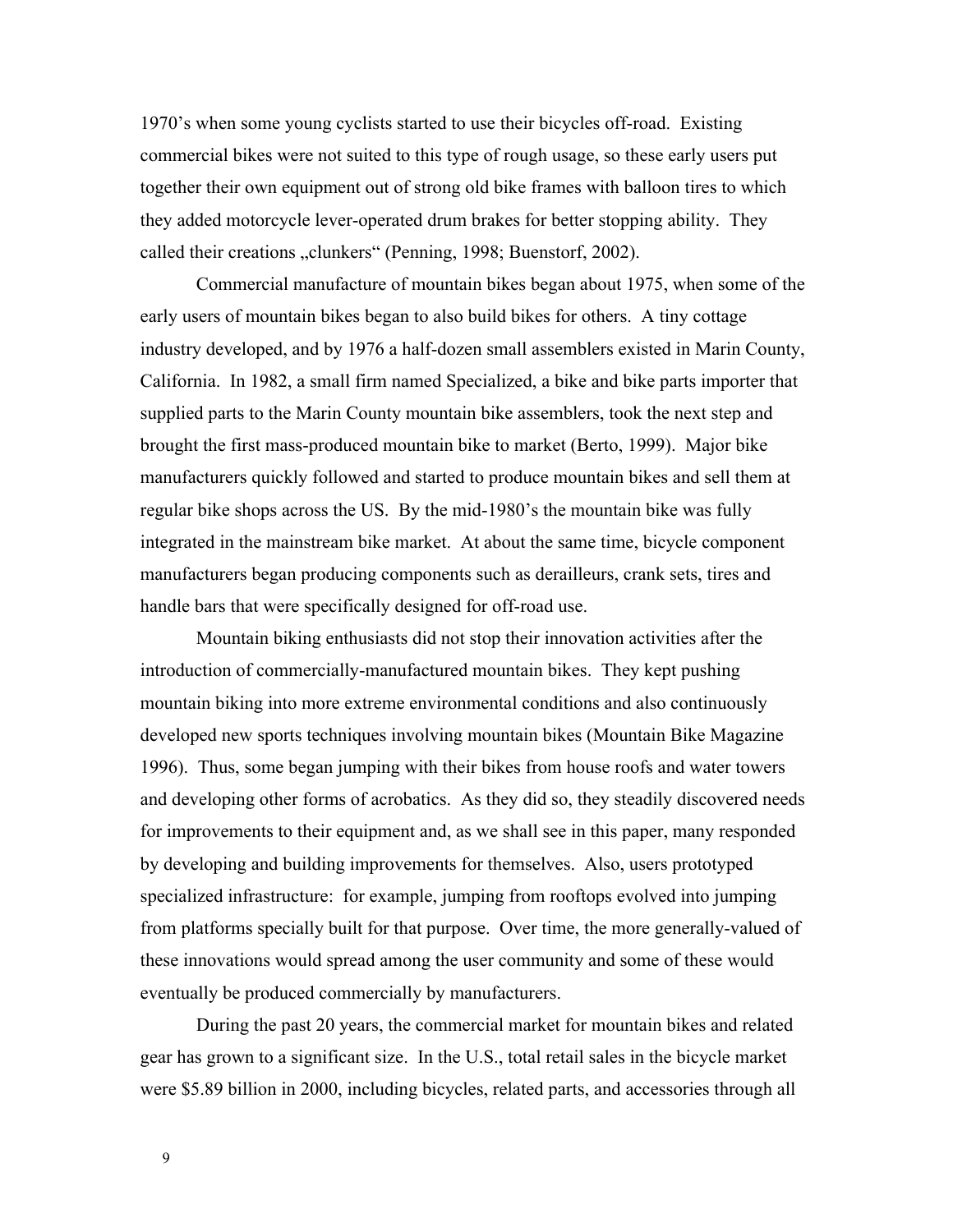channels of distribution (National Sporting Goods Association 2002). Approximately 65% of these sales were generated in the mountain bike category. This category is defined by the industry as consisting of traditional mountain bikes and "comfort bikes" modified mountain bikes featuring soft saddles, a more upright riding position and slightly easier gearing.

## *Sample selection and data collection methods*

Our goal was to find a sample or samples of mountain bikers containing a usefully-large number of innovating users. We knew from our study of the history of the field that innovating users were traditionally found among "off-road" users of mountain bikes rather than among "comfort bike" users. Detailed discussions with experts in mountain biking focused our search still more by informing us that the "North Shore " of the Americas, ranging from British Columbia in Canada to Washington State in the U.S., was a current "hot spot" in mountain biking where new riding styles were being developed and where the sport was being pushed towards new limits.<sup>1</sup>

We next searched the Internet and identified 29 mountain biking clubs that were based in the North Shore region. We also discovered two unmoderated mountain biking forums on the Internet, the Transcend Magazine Forum (www.topica.com/lists/downhill), and the Topica Downhill Mailing List (www.transcendmagazine.com/). These forums were not restricted to North Shore users. However, both forums were founded by mountain bike activists from that region and recruit a significant part of their members from the North Shore. As a result, we decided to try and obtain data from both members of North Shore mountain biking clubs and contributors to the mailing lists of these two on-line forums.

To assemble our sample of mountain bike club members, we randomly selected 10 of the 29 North Shore clubs we had identified. We then attempted to contact the

<sup>1</sup> To obtain expert advice at various points during the course of our study, we identified a group of expert user informants by posting a request for assistance on the largest internet forums devoted to mountain biking. We then initiated email conversations with 16 who seemed to us to be the most expert. In addition, we gained important contextual information from telephone interviews with bike shop owners, with 2 officials of mountain biking associations, with one 1 small-scale manufacturer of mountain bikes and with 3 active mountain bikers who had recently invented mountain bike equipment.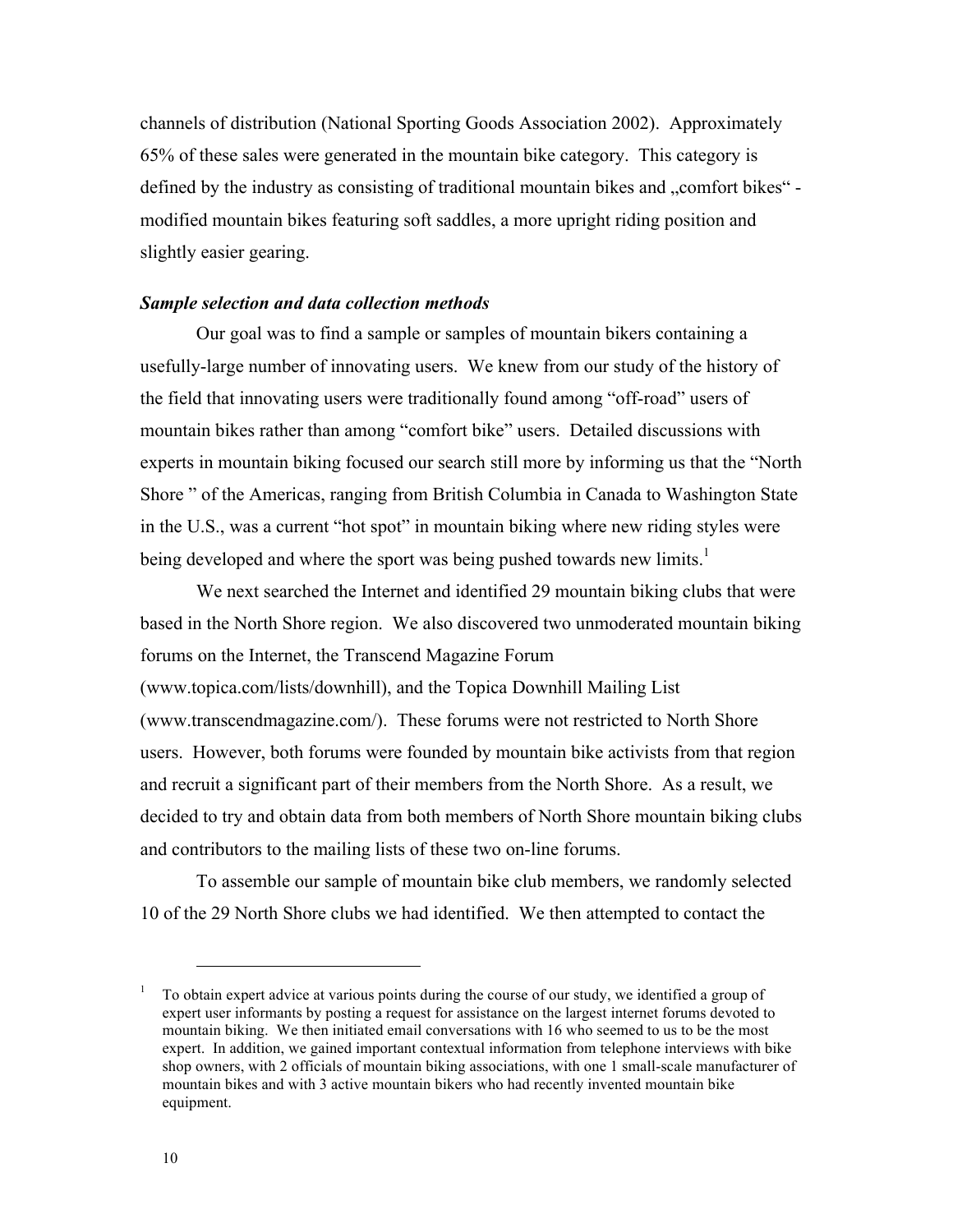presidents of these clubs. We succeeded in contacting 8 club presidents, described our study and ask whether they would be willing to participate. Three of the eight contacted clubs were not appropriate for the purposes of this study. Two of the clubs contacted had been founded only recently. At the time we contacted them, they had only a few members each. One club was not appropriate because it was exclusively for children. Thus, from the 8 clubs only 5 were found likely to have innovating users and also agreed to participate.

Data collection from club members was then done with the help of the club presidents. Each was asked to e-mail a cover letter and a link to our onlinequestionnaire to club members. In the five clubs taken together, 255 users were contacted in this way. We received 112 responses and had to exclude 6 non-usable responses, leading to 106 usable responses (table 1).<sup>2</sup> The gross response rate is 41.6%. This quite high percentage can be explained by the use of the clubs presidents as bridging persons. A request to participate in a survey is more likely to yield a response when a respected insider is asking.

|               | Sample 1: Members of<br><b>MTB clubs</b> | Sample 2: Members of<br><b>MTB online-forums</b>         |                                                                         |  |
|---------------|------------------------------------------|----------------------------------------------------------|-------------------------------------------------------------------------|--|
|               | all contacted members in<br>the clubs    | All individuals<br>included in the forum<br>mailing list | active members of<br>the forum (at least<br>one posting to the<br>list) |  |
| Base          | 255                                      | 1.209                                                    | 436                                                                     |  |
| Responses     | 106                                      | 185                                                      | 185                                                                     |  |
| Response rate | 41.6%                                    | 15.3%                                                    | 42.4%                                                                   |  |

**Table 1: Response rates for two samples of mountain bikers**

In the case of the two Internet forums devoted to mountain biking we began by contacting the organizers of each. Both proved willing to support the survey by posting a request to participate on their forums. Taken together, the two Internet forums had

<sup>2</sup> The 106 respondents were distributed across the five MTB clubs in the following manner: West Coast MTB Club 24.5%, Cheam Cycling Club 6.6%, North Shore MTB Club 44.3%, Comox Valley Cycle Club 15.1%. The fractions reflect the relative size of the clubs.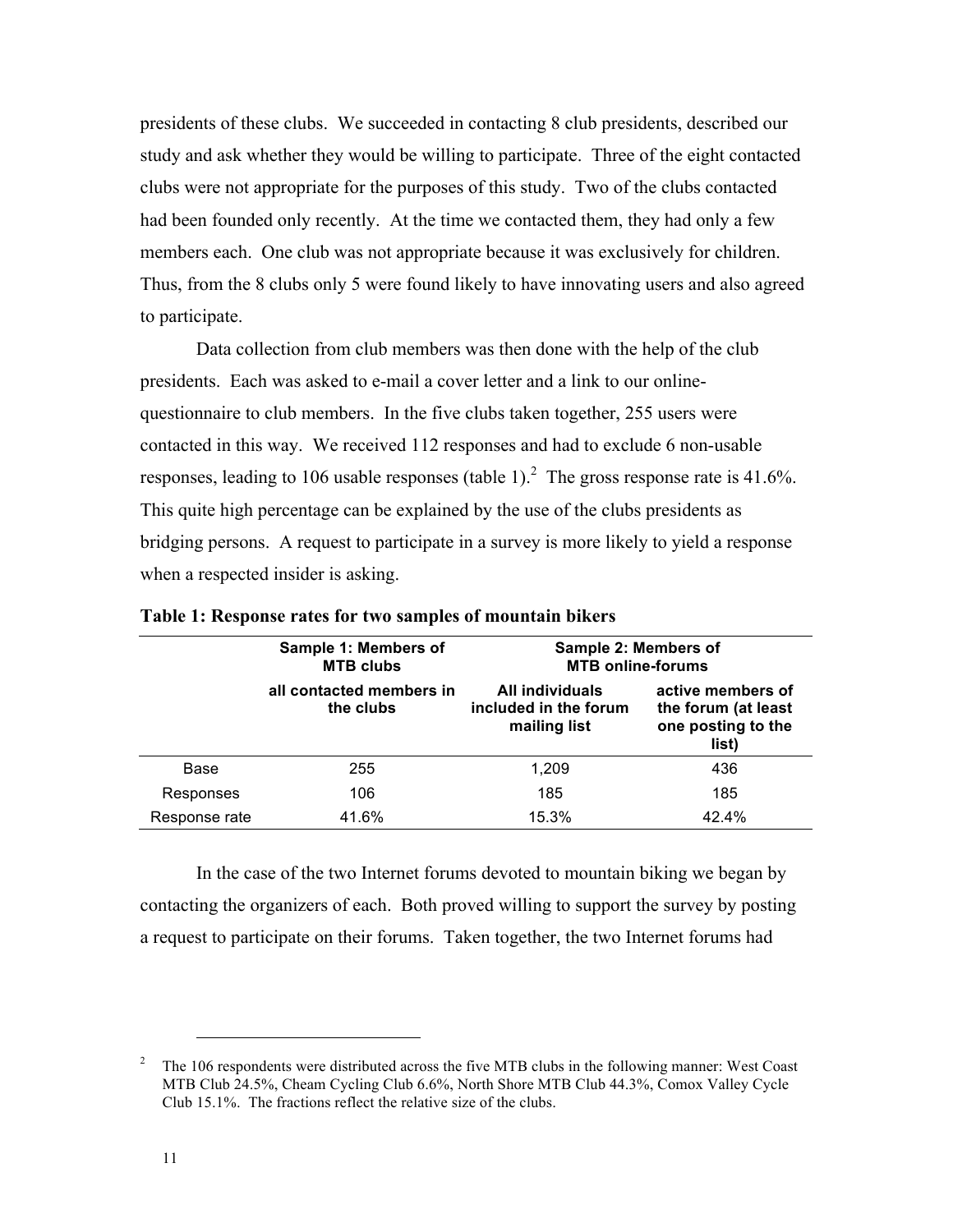1,209 members. After posting the request we received  $185$  answers.<sup>3</sup> The directlycalculated response rate from forum members is therefore 15.3 %. However, viewing all members of the forum as potential respondents may be unduly conservative. Posting of one's name on a forum list is easy and often does not indicate that an individual is an active member or is even continuing to visit the forum. Indeed, many listed "members" have never posted a comment on-line. If we therefore more realistically define active members of the two forums as those having posted at least one message within the six months before the survey, we find that only 469 of the members of the two forums were active. Our response rate among active members was therefore 42.4%. This figure is in the range of response rates achieved with the club members in sample 1. As in that case, the active support of the forum organizers probably was helpful in raising the response rate to this relatively high level.

#### *Online questionnaire*

Both of our samples of mountain bikers were asked to respond to an onlinequestionnaire. When compared to traditional mail surveys, the advantages of an online survey are, among others, higher speed and lower costs. In the instance of our sample members, contact via email and use of an online questionnaire does not raise issues of access or representativeness. The officials of the 5 clubs in our sample reported that almost all members have e-mail and access to the internet. This was (by definition) also true for members of the two online forums contacted.

We designed a draft questionnaire based upon our own research interests as refined by previous research findings and information obtained from interviews with expert users in the mountain biking field (c.f. footnote 1). As a pilot test, we then sent our draft to these experts and asked them to fill it out and then provide feedback on its content and design. Based on this feedback, we then developed a final version incorporating several modifications that improved both the clarity of the questions and the logical structure of the questionnaire.

<sup>3</sup> In total 44 respondents (23.8%) were members of the Topica Downhill Mailing List and 141 respondents (76.2%) were active in the Transcendent MTB Forum.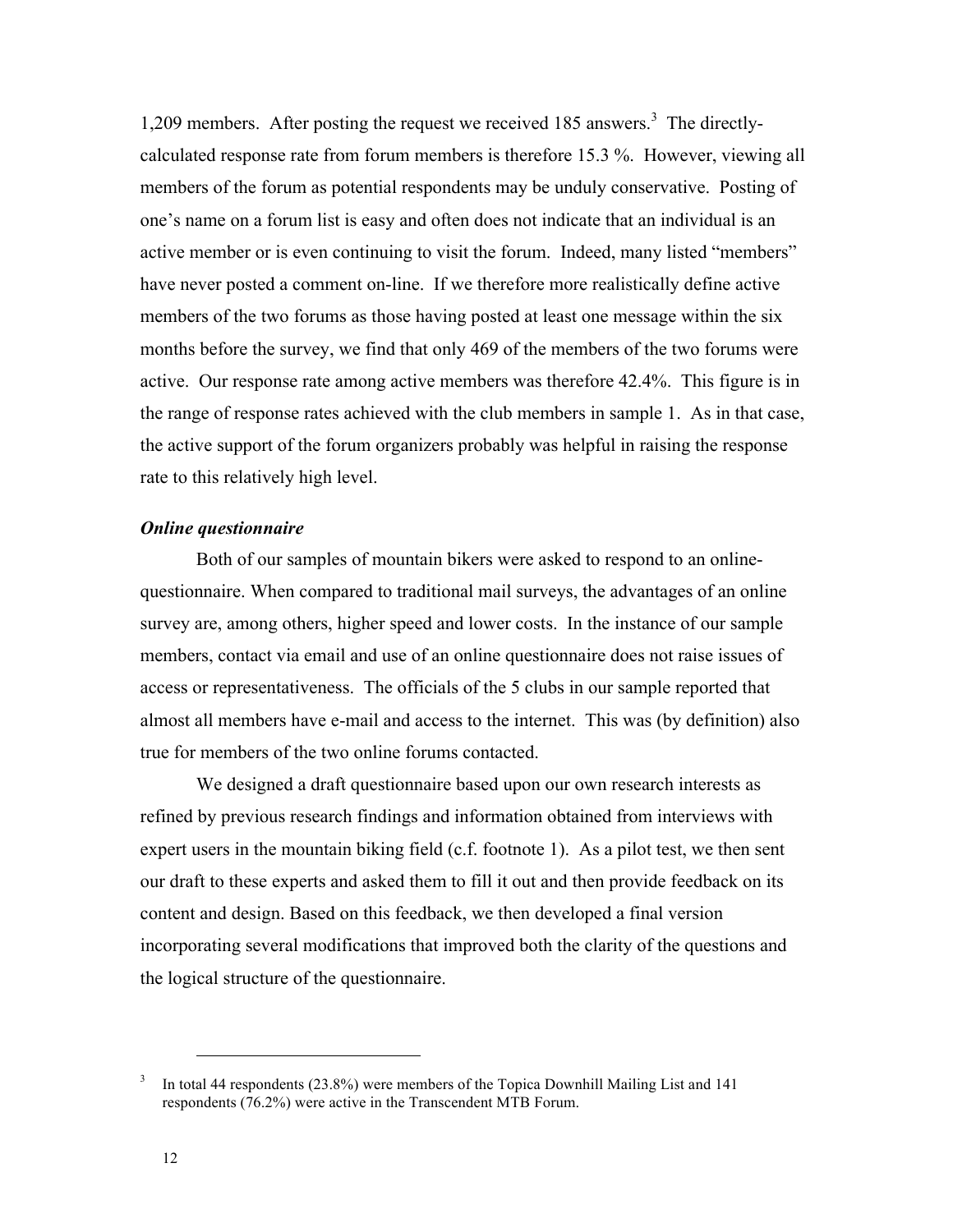The questionnaire sent to our sample of users was divided into two major parts. The first part covered questions about each respondent's particular use experiences (intensity of riding, terrain, outside conditions, riding abilities) and technical knowledge (theoretical knowledge, practical skills, knowledge from other fields). The second part was addressed only to users that reported that they had an idea for an innovation or had actually developed one. This section dealt with the characteristics of and circumstances surrounding "the most important" innovation the users had developed. Thus, innovating users had to describe the problem they had identified and the type of solution they had conceived of to solve the problem. Finally, respondents also were asked to rate their ideas with respect to a number of criteria (e.g. newness, usefulness, market potential).

Open-ended questions were used to collect much of our information because, as was revealed in our exploratory interviews, there is a great diversity in user experience, technical knowledge, and user-developed innovations as well.

## **4. Findings**

## **4.1 Nature of innovations reported**

## *Innovation frequency*

A significant number of individuals responding to the questionnaire stated having generated ideas for new or improved mountain biking equipment. Thirty eight percent of the 287 respondents reported having developed one or more such idea. Of these, 40.5% reported building and personally using a prototype embodying their idea, and 9.1% of the inventing users reported that their innovative idea had been adopted and put to use by other mountain bikers (figure 1).

## **Figure 1: Frequency of idea and prototype generation by serious mountain bikers**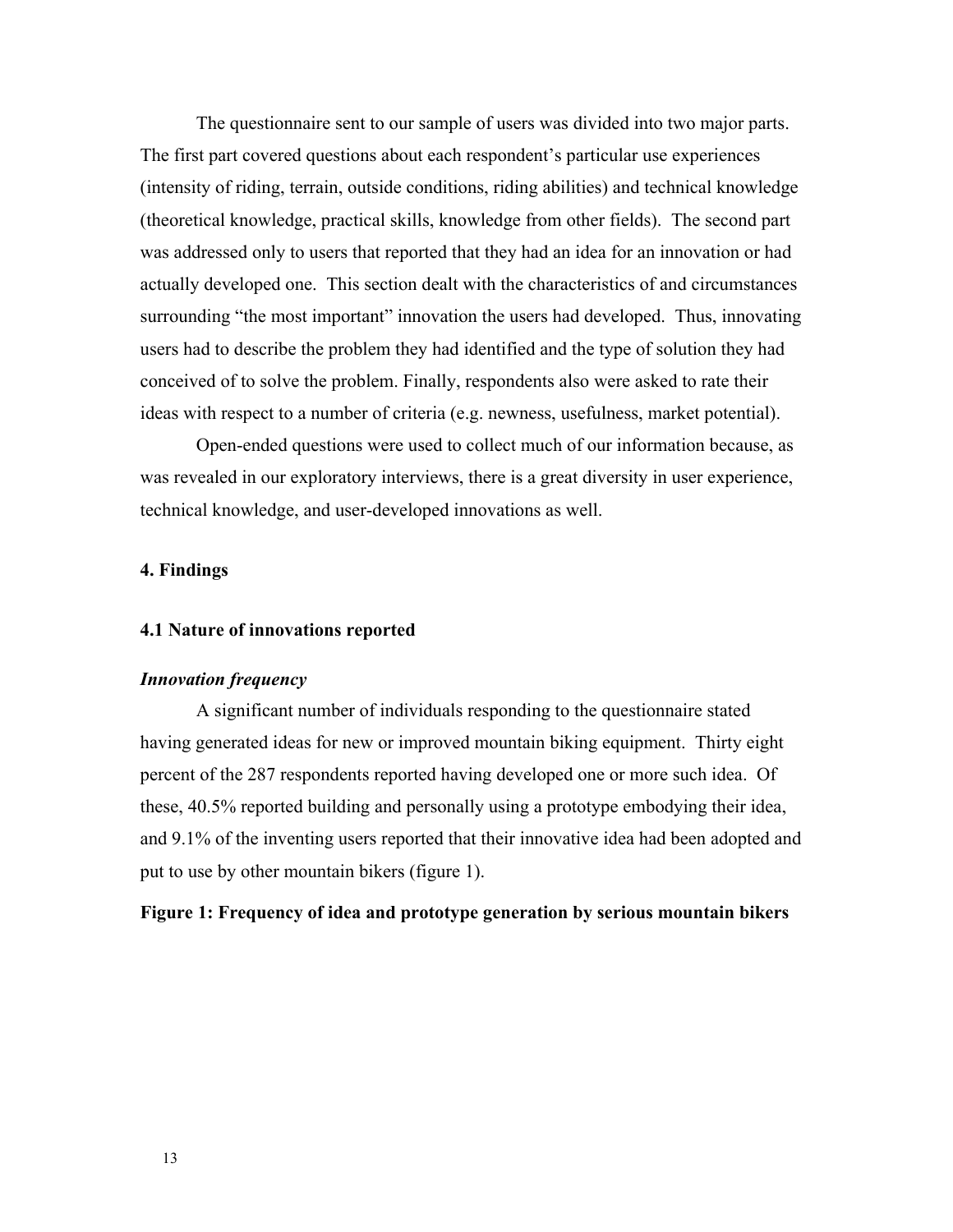

It is possible that the level of user innovation in our sample overstates the actual level of innovation in our population of mountain bikers: innovators may have been more likely than non-innovators to respond to our questionnaire. However, Franke and Shah 2002 report similar levels among serious practitioners of the four diverse sporting fields they studied: sailplane flying, canyoning, bordercrossing and cycling by individuals with physical disabilities. (Lüthje, 2004 finds a lower level (10%) among recipients of specialized mail-order catalogs for outdoor sporting products.)

## *General nature and utility of user innovations*

Respondents typically characterized their ideas or innovations as relatively moderate improvements utilizing fairly routine solution technologies (table 2). Twenty four percent considered their ideas to be totally new products, and only 13% thought that their solutions incorporated "high technology" or new technology. This type of relatively incremental innovation is characteristic of the mountain biking field. Ever since the introduction of the mountain bike – itself a modification of the general biking equipment then in use - the predominant innovation pattern has involved incremental and minor novelties, with technological progress mainly consisting of accumulated improvements and minor modifications to the same basic design (Buenstorf, 2002).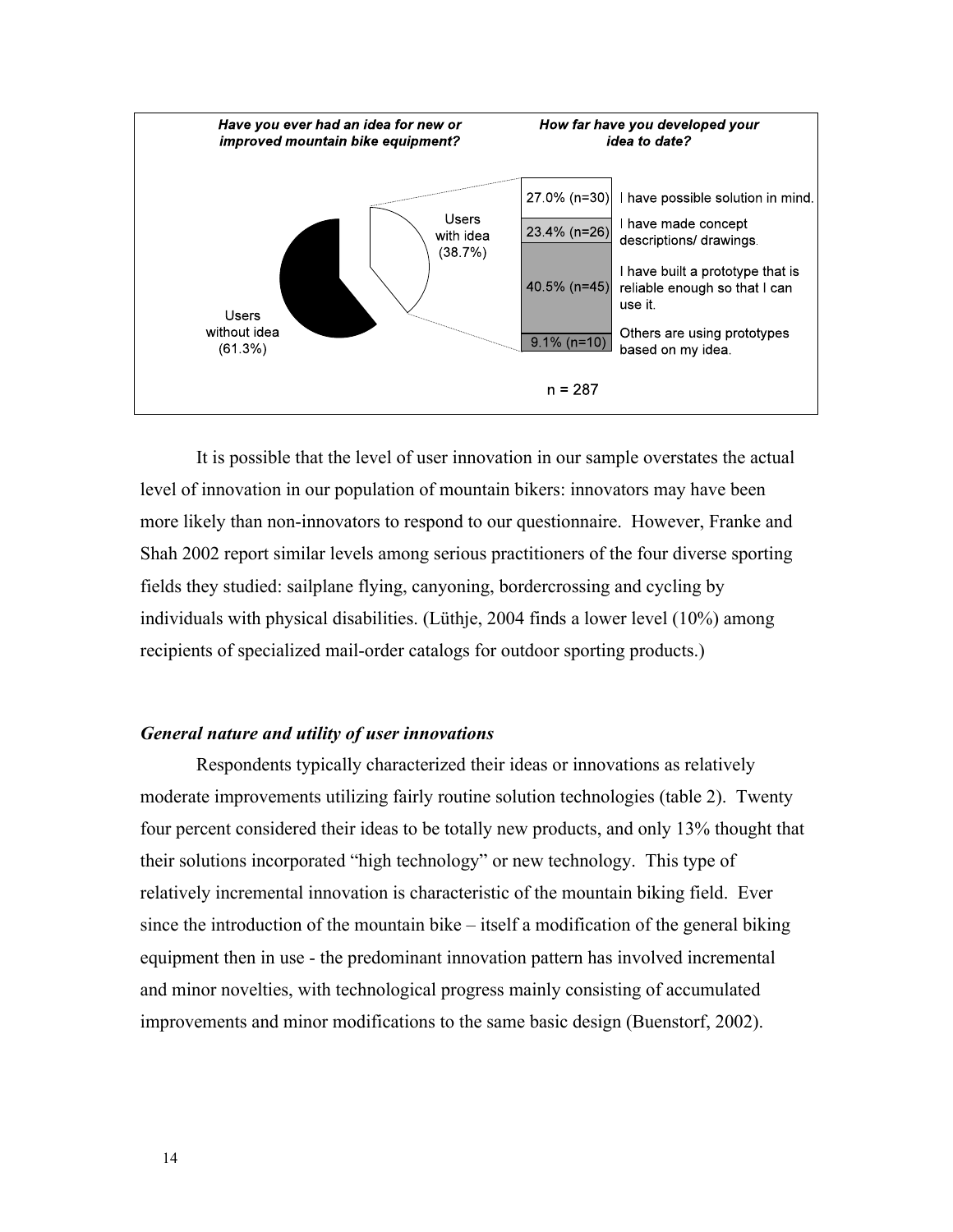| <b>Rating dimensions</b>               | Mean | % of innovations with high or<br>very high agreement |
|----------------------------------------|------|------------------------------------------------------|
| Newness <sup>a)</sup>                  | 3.49 | 24.1%                                                |
| Technical Sophistication <sup>b)</sup> | 2.61 | 12.9%                                                |
| Personal Benefit <sup>c)</sup>         | 5.39 | 66.1 %                                               |
| Market Potential <sup>d)</sup>         | 4.32 | 31.2%                                                |

#### **Table 2: Characteristics of user-developed innovations**

*n=109 ; 7-point-rating scales were used*

*a) 1=small improvement / modification of existing product; 7=totally new product* 

*b) 1=low-tech solution / known technology; 7= high tech solution / new technology*

*c) 1=personally benefit very little; 7=personally benefit very much*

*d) 1=few people would adopt if commercially produced; 7=many people would adopt if produced*

Users developing innovations reported that they gained a high personal benefit from using their innovations in their own mountain biking activities. On average, they also thought that quite a few people would buy their innovations if they were commercially available (table 3). $<sup>4</sup>$ </sup>

Of course, a user's appraisal of the general appeal of his or her own innovation might well involve a significant bias. We tested this possibility by having a random subset of the innovations descriptions provided by the respondents also evaluated by 10 mountain biking experts who had no relationship to the innovators or innovations in our sample.<sup>5</sup> Via an interview, the experts were presented with concept descriptions of the ideas and were asked to rate their market potential and their usefulness for mountain bikers on the same scales that were used in the questionnaire. We then compared the self-rating of the developers of the innovations with those of the independent experts. Due to the small sample, we used a non-parametric test (Wilcoxon-Signed-Rank-Test)

Likely sales volumes of innovations appealing to "many" mountain bikers is not clear. One can get a flavor of likely volumes, however, based upon the following market-related information. Sporting Goods Manufacturers Association (SGMA) estimates that in 2001 there were approximately 8 million people who went off-road mountain biking in the United States. Of these, about 2 million are "frequent riders," riding on at least 25 occasions a year on traditional or modified mountain bikes ("comfort bikes"). A \$50 innovation purchased by 10% of frequent riders would thus generate \$1 million in sales. Purchase of a \$50 item of equipment seems reasonable: According to a survey of USA Cycling Association frequent riders spend an average of \$1,212 per year in bikes/cycling equipment.

<sup>5</sup> Since the experts were engaged in mountain biking on a semi-professional level they had a good understanding of the purpose and utility of the innovations developed by the innovators in our sample. They also all worked part-time at bike shops, and so had a good understanding general user needs – at least from that vantage point.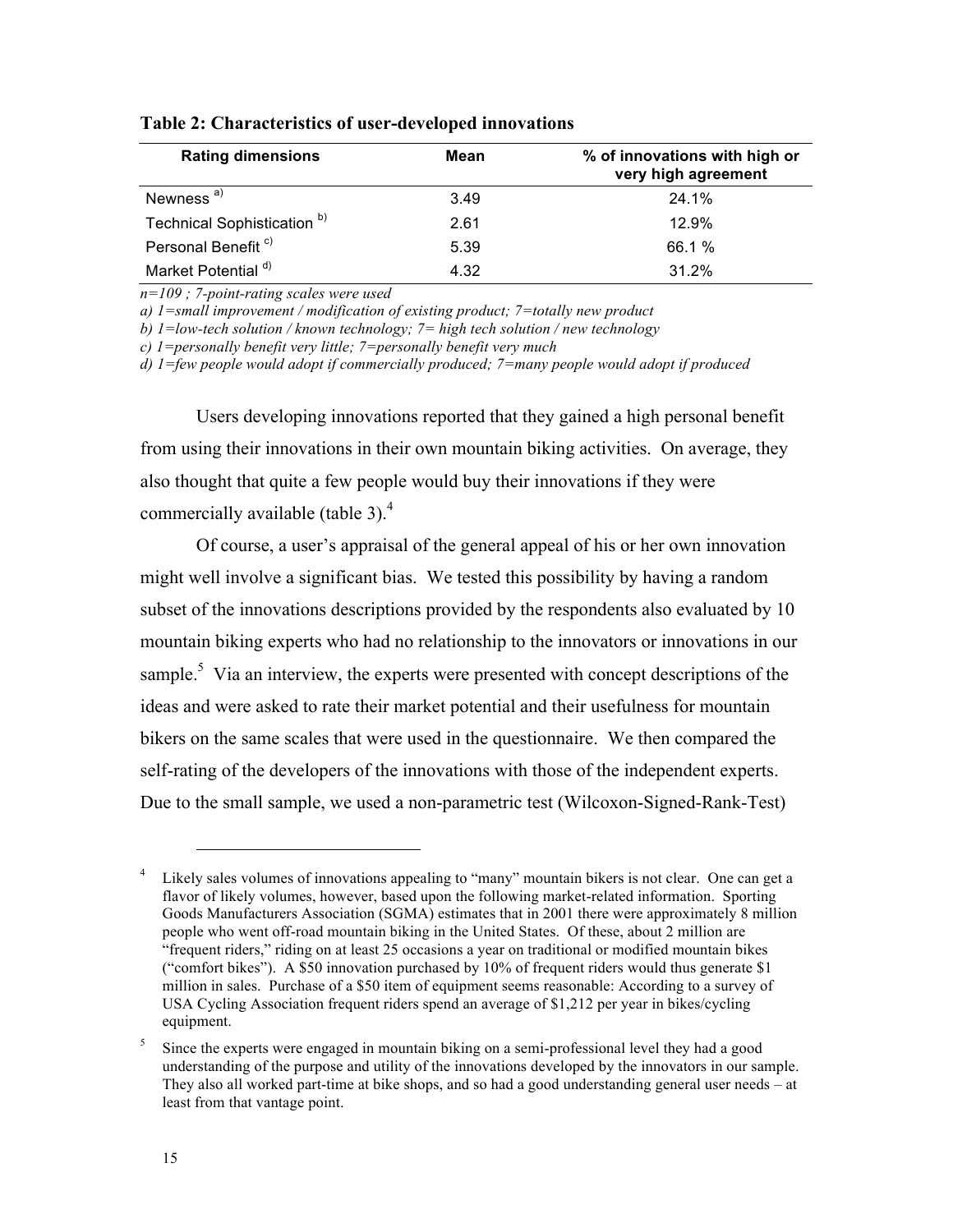and determined that the null hypothesis - that the distribution of user-innovator and user-expert ratings are equal - is not to be rejected. We found that, although userinnovators did evaluate the commercial potential of their innovations slightly more positively than did the independent experts, the level of difference was not statistically significant.

## *Innovation heterogeneity*

Mountain biking, which casual observers might assume to be a single type of athletic activity, in fact has many subspecialties. The specializations of mountain bikers in the sample involved very different mountain biking terrains, and important variations in riding conditions and riding specializations. In order to assess whether the heterogeneous riding activities of the user-innovators in our sample lead to a high level of heterogeneity of their innovations, we assigned the innovations to different areas of specialization: On the basis of the descriptions provided by the users, we determined for each innovation the speciality to which that innovation primarily applied. It was assessed if an innovation was specifically suitable to ease riding in a particular terrain, to better cope with particular outside conditions, and to improve specific riding abilities.<sup>6</sup> As can be seen in table 3, the functions of the innovations covered a wide range of different mountain biking specialities. The findings reflect a high level of innovation heterogeneity.

<sup>6</sup> Coding of the sub-specialty in mountain biking to which the user innovations primarily applied was carried out by a single coder - the first author. The reliability of this coding was then tested by asking the 10 expert users mentioned before to independently perform the same coding task for a random subsample of 23 of our 111 user innovations. Each expert was asked to associate the users' inventions to the sub fields of mountain biking shown in table 4. An acceptable level of agreement between the authors' and the expert users' coding was achieved. For the ten expert users the Cohen's Kappa coefficients range between 0.77 and 0.86. The overall level of agreement for the random sample of 23 user innovations was 81%.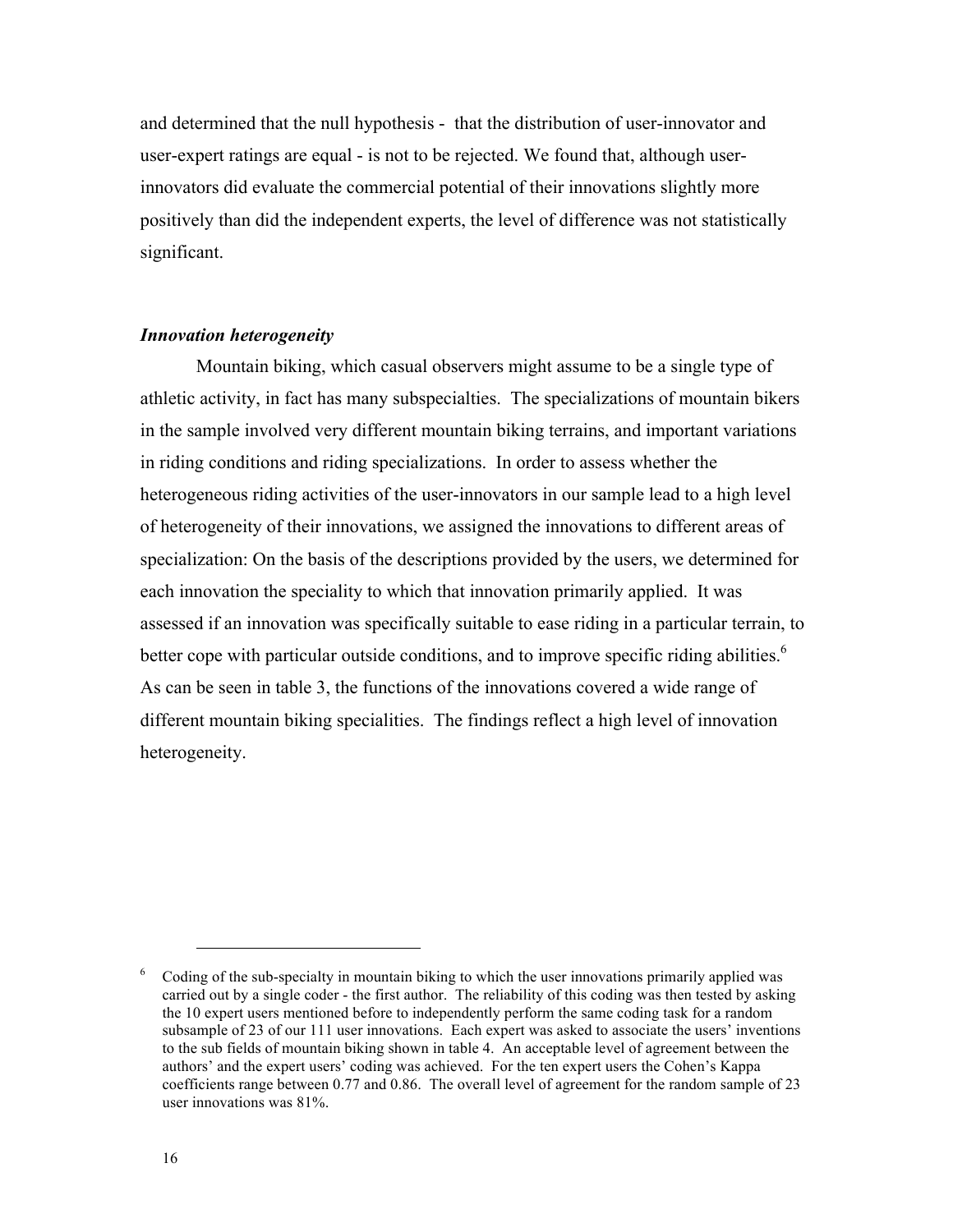| <b>Applicability of</b><br>innovations to<br>following terrain        | Number of<br>innovations | <b>Applicability of</b><br>innovations to<br>following outside<br>conditions | Number of<br>innovations | Applicability of<br>innovations to<br>following to<br>following riding<br>abilities | Number of<br>innovations |
|-----------------------------------------------------------------------|--------------------------|------------------------------------------------------------------------------|--------------------------|-------------------------------------------------------------------------------------|--------------------------|
| <b>Fast Downhill</b><br>Tracks (steep,<br>drops, fast)                | 49<br>$(44.1\%)$         | darkness, night<br>riding                                                    | 43<br>(38.7%)            | jumps, drops,<br>stunts, obstacles                                                  | 31<br>(27.9%)            |
| <b>Technical Single</b><br>Tracks (up &<br>down, rocky,<br>jumps)     | 56<br>$(50.5\%)$         | snow, ice, cold                                                              | 60<br>$(47.8\%)$         | Technical<br>ability/balance                                                        | 6<br>$(5.5\%)$           |
| Smooth Single<br>Tracks (hilly,<br>rolling, speed,<br>sand, hardpack) | 19<br>$(17.1\%)$         | rain, muddy<br>conditions                                                    | 37<br>$(33.3\%)$         | fast descents /<br>downhill                                                         | 49<br>$(44.1\%)$         |
| Urban and streets                                                     | 6<br>$(5.5\%)$           | heat                                                                         | 3<br>(2.7%)              | Endurance                                                                           | 12<br>$(8.1\%)$          |
| No special terrain<br>preferred                                       | 29<br>$(26.1\%)$         | extreme heights /<br>altitude                                                | 6<br>$(5.4\%)$           | Climbing                                                                            | 25<br>(22.5%)            |
|                                                                       |                          | No extreme<br>outside conditions                                             | 52<br>$(46.8\%)$         | Sprint                                                                              | 59<br>$(53.2\%)$         |
|                                                                       |                          |                                                                              |                          | No focus on<br>specific riding<br>ability                                           | 31<br>(27.9%)            |

**Table 3: Application fields of user innovations**

*Notes: This table includes all 111 ideas for improvements to mountain biking equipment. (Fifty five of these ideas have been transferred into a reliable prototype.) Many of the ideas are suitable to improve riding in more than one category of activity, so the sum in each column is higher than 111.*

Three examples of needs and solutions drawn from our sample illustrate both the nature of and heterogenity of innovations reported by our respondents:

- Problem encountered by user in "stunt" riding: "When doing tricks that require me to take my feet off the bike pedals in mid-air, the pedals often spin, making it hard to put my feet back onto them accurately before landing." Solution devised: "I have added a foam ring around the pedal axle near the crank. This adds friction, and prevents the pedals from free-spinning when my feet are off."
- Problem encountered by user riding in extreme conditions: "When riding on ice, my bike has no traction and I slip and fall." Solution devised: I increased the traction of my tires by getting some metal studs used by the auto industry for winter tires. Then I selected some mountain biking tires with large blocks of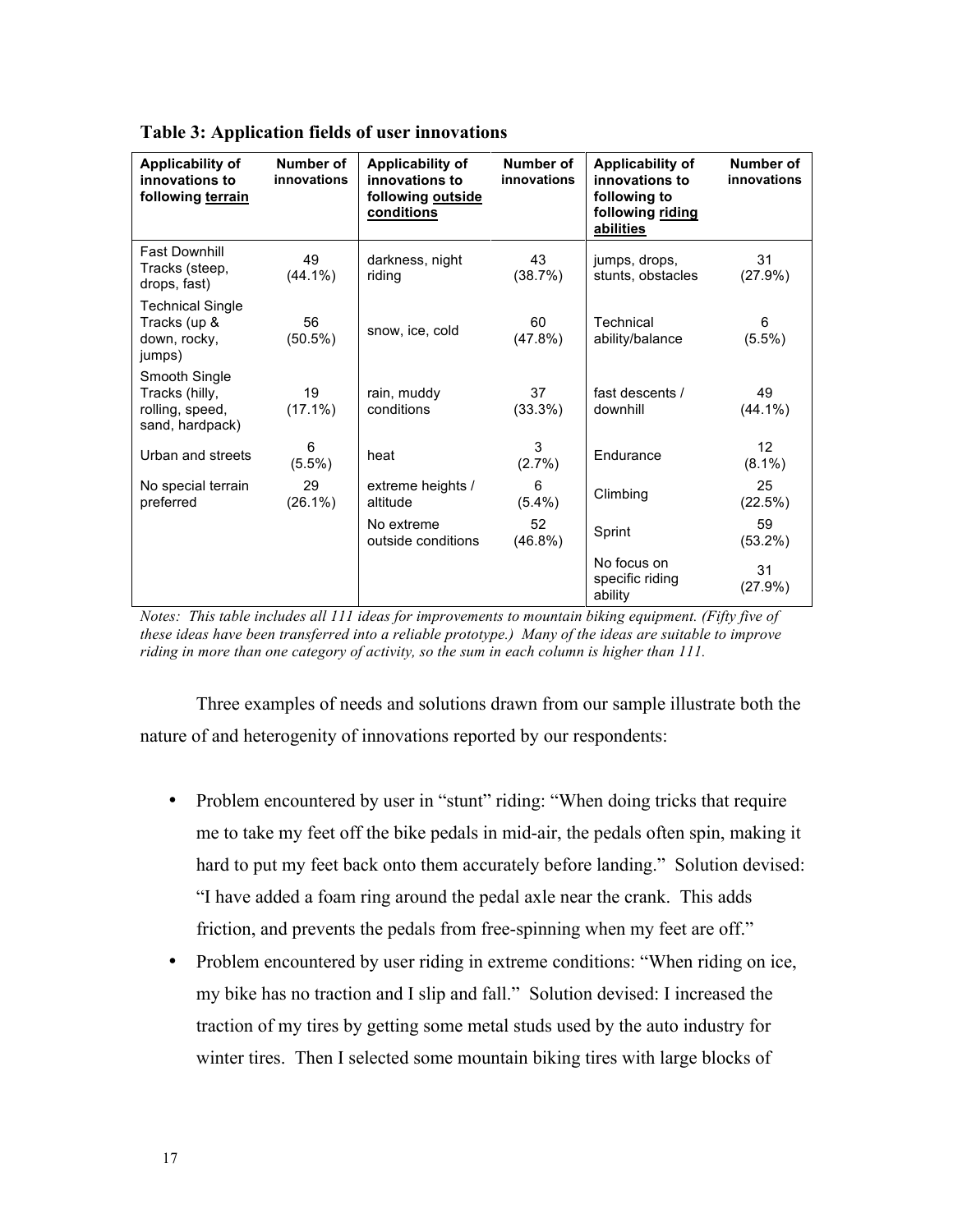rubber in the tread pattern, drilled a hole in the center of each block and inserted a stud in each hole."

• Problem encountered by user related to racing: "You need to try out different "lines" on a race course [the precise path that your bike will travel] and compare them to figure out which is the fastest." Solution developed: "I mounted a thumb-activated stopwatch next to my bike's handlebar to be able to conveniently and accurately time each line tested."

# **4.2 Relying on local need information**

We explored whether generating ideas for desirable new bike equipment was correlated with the nature and intensity of a respondent's use experience in mountain biking. We used a logit model to examine the differences between users having no idea for an improvement to mountain biking equipment with those users who have a need and a general type of solution in mind (Agresti & Finlay, 1997, Aldrich & Nelson, 1984).<sup>7</sup>

The results of the logit model presented in table 5 demonstrate the degree to which the amount and type of use experience can explain why users do or do not have an idea for an improvement to mountain biking equipment.A positive logit coefficient indicates that it is more likely that users generate an idea for innovations if the corresponding factor takes high values. The coefficient itself indicates the change of the logit of the dependent variable if the independent variable changes by one unit. All measures indicate a good fit with the estimation model. The rate of correct classification of respondents into the two subgroups (no idea versus idea) is 79.1%. The Proportional Chance Criterion (PCC) is significantly lower at 52.6%.

Users that reported having ideas for improving mountain biking equipment differed significantly from those without such ideas on a number of measures of experience and technical skills. Those with ideas spent more hours per week in mountain biking, had been active in their sport for a longer time, and were active in more different mountain biking specialties such as jumping and endurance riding. They

<sup>7</sup> The application of the logit model requires the independent variables not to be correlated. To assess the level of multicollinearity we examined the correlation matrix and observed the impact of exclusion of most highly-correlated variables on the model estimation. With respect to use experience, no item had to be excluded.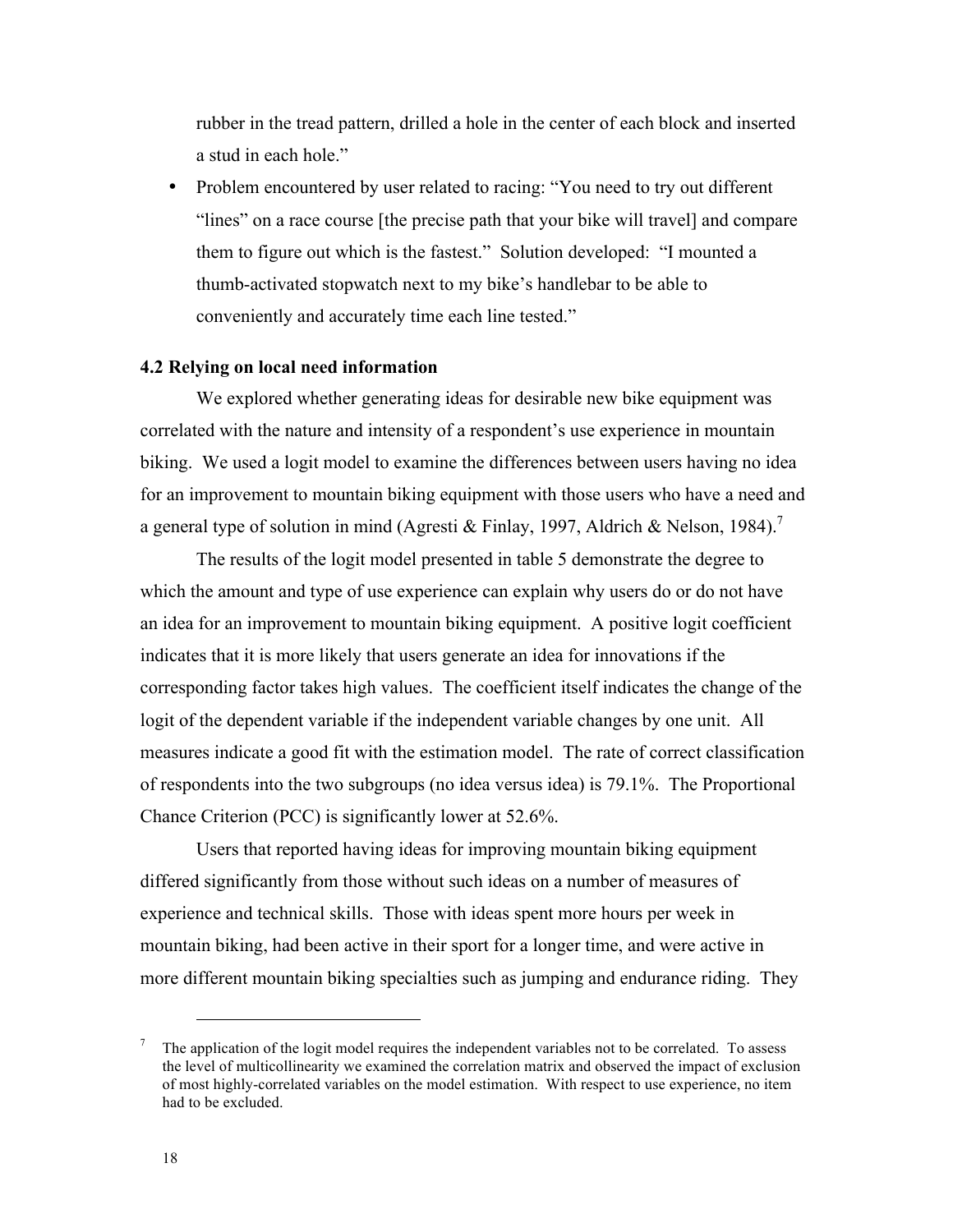also participated more frequently in races, rode to a greater extent on challenging terrain and under extreme outside conditions and were more focused on particular riding abilities. They also reported a higher level of technical knowledge with respect to how their mountain biking equipment functions and how to fix it than did those not reporting ideas for improvements (table 4).

| Variables of<br>use experience             | logit-<br>coefficient | <b>Standard</b><br>error | Wald<br>statistic   |
|--------------------------------------------|-----------------------|--------------------------|---------------------|
| Hours per week in MTB                      | 0.06                  | 0.03                     | $4.39$ (p $0.05$ )  |
| Years of MTB                               | 0.21                  | 0.04                     | 27.59 (p<0.001)     |
| No. of different disciplines of MTB        | 0.30                  | 0.20                     | $2.50$ ( $p<0.1$ )  |
| Participation in MTB races <sup>a)</sup>   | 0.27                  | 0.09                     | $8.31$ (p < 0.001)  |
| Riding under extreme outside conditions b) | 0.26                  | 0.12                     | 4.41 ( $p < 0.05$ ) |
| Focusing on specific riding ability b)     | 0.24                  | 0.12                     | 4.34 ( $p < 0.05$ ) |

**Table 4: Logit model to test differences between users having NO idea for an improvement versus those that HAVE an idea and may have developed a prototype**

*-2 log likelihood= 262.10; Likelihood-Ratio=113.25 (df=6, p<0.001); McFaddens R2= 0.30; n=280. a)measured on 7-point-rating-scale (1 = never; 7 = very often) b)measured on 6-point-rating-scale (1 = never; 6 = very often)*

Innovators report that their innovative ideas were triggered by direct and repeated *personal experience* with a problem associated with mountain biking (table 5). Repeated experience can be helpful in isolating an item in a continuous flow of events as a problem. It can also be helpful for prototype development: Repeatedly experiencing the same problem creates a laboratory for repeated trial-and-error experimentation in the field.

|  |  |  | Table 5: Experience-related triggers of user innovations |  |  |  |
|--|--|--|----------------------------------------------------------|--|--|--|
|  |  |  |                                                          |  |  |  |

|                                                                                                                                                                                   | Mean | <b>Median</b> | % of users                                        |
|-----------------------------------------------------------------------------------------------------------------------------------------------------------------------------------|------|---------------|---------------------------------------------------|
| "How did you recognize the problem/need<br>solved by your idea? Because of your personal<br>experience or because you learned that other<br>riders experienced it?" <sup>a)</sup> | 2.15 |               | 84.5%<br>rather personal<br>experiences           |
| "How did you recognize the problem/need? As<br>a result of frequently repeated experience or<br>as a result of a single incident?" b)                                             | 2.07 | 2             | 87.3%<br>rather frequently<br>repeated experience |

*n=110* 

*a) 6-point-rating-scale (1=because of my personal experiences; 6=because other riders experienced it)*

*b) ) 6-point-rating-scale (1=very frequently repeated experience; 6=single incident)*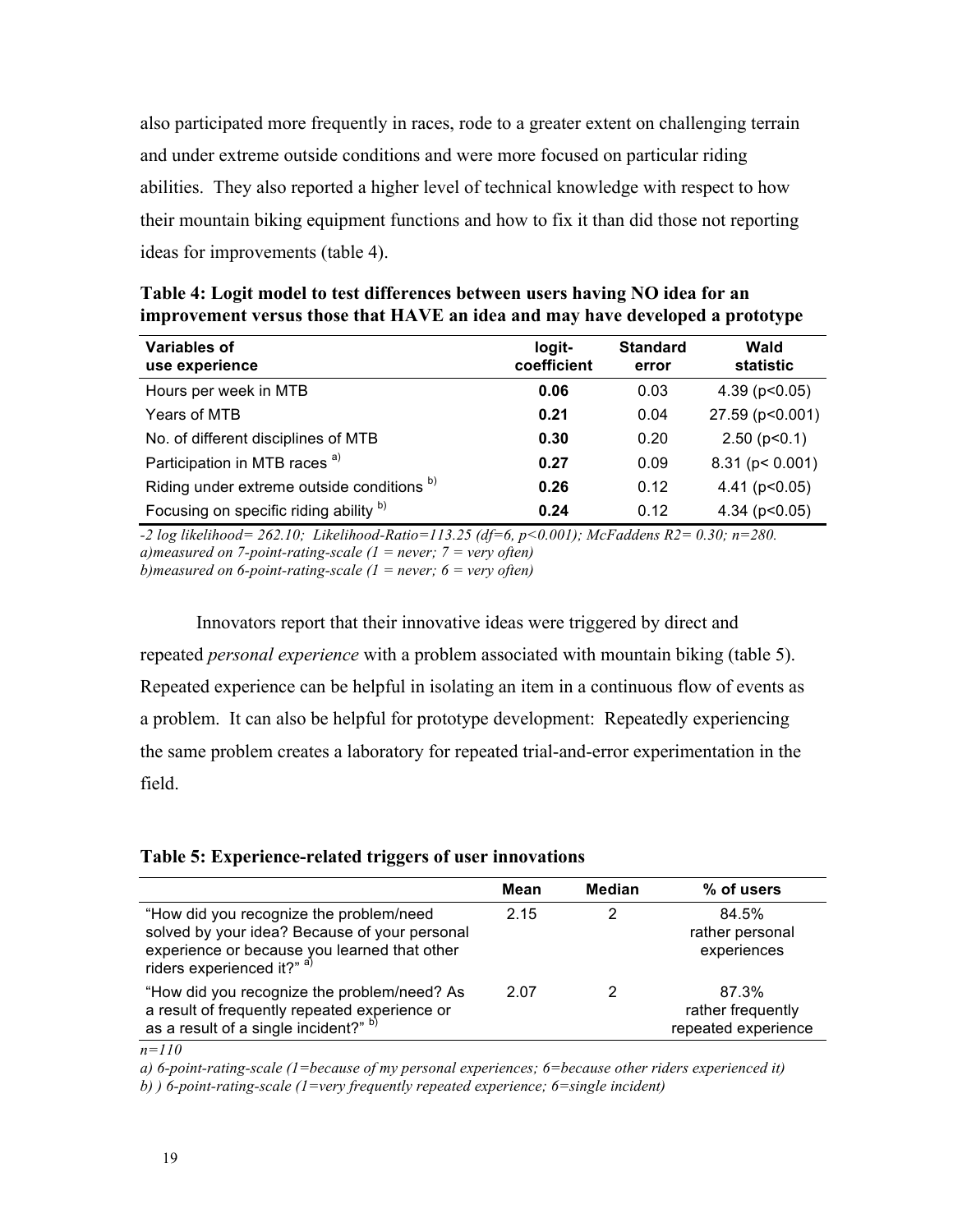Users' assertions that their innovations are triggered by problems they personally encounter can be indirectly tested by comparing the function of each innovation idea developed by a particular user with that user's declared special biking interests. To make this comparison, we used the categorization of the innovations provided in table 3. The innovations in our sample were categorized according to the type of speciality to which they primarily applied (type of terrain, type of outside condition, type riding ability). Since not all innovations had a clear relationship to a specific terrain, outside condition or riding ability, only a fraction of all 111 innovations could be included to test the correspondence (see first row of table 6). We explored to what extent the application field of a given innovation corresponded to the special biking interest of the user-innovator. The fit between the application field of the innovation and the riding activities of the innovators is expressed by the percentages provided in the second row of table 6.

|                                                                                                                                             | Dimensions of mountain biking activity |                                       |                                        |                |  |
|---------------------------------------------------------------------------------------------------------------------------------------------|----------------------------------------|---------------------------------------|----------------------------------------|----------------|--|
|                                                                                                                                             | <b>Preferred</b><br>terrain            | Predomina<br>nt outside<br>conditions | <b>Particular</b><br>riding<br>ability | Total          |  |
| Number of user innovations associated<br>with the particular dimension of biking<br>activity                                                | 82                                     | 59                                    | 52                                     | 193            |  |
| Percentage of these innovations<br>applicable to at least one subfield<br>mountain biking activity of special<br>interest to the innovator. | 94.0%<br>(77)                          | 95.0%<br>(56)                         | 88.5%<br>(46)                          | 92.7%<br>(179) |  |

**Table 6: Applicability of innovation to sub field of special interest to innovator**

A comparison of the functions of user-built prototypes with the special interests of our user-innovator respondents shows that mountain bikers do indeed tend to develop prototypes useful for the specific kind of mountain biking that they personally perform. Very rarely does an innovation lie exclusively in fields of product use where the innovating user has no personal use experience.

To illustrate what we mean by a close link between user experience and innovation content, consider the example of knee-activated brake levers drawn from our sample. Knee-activated braking levers can provide greater braking power than the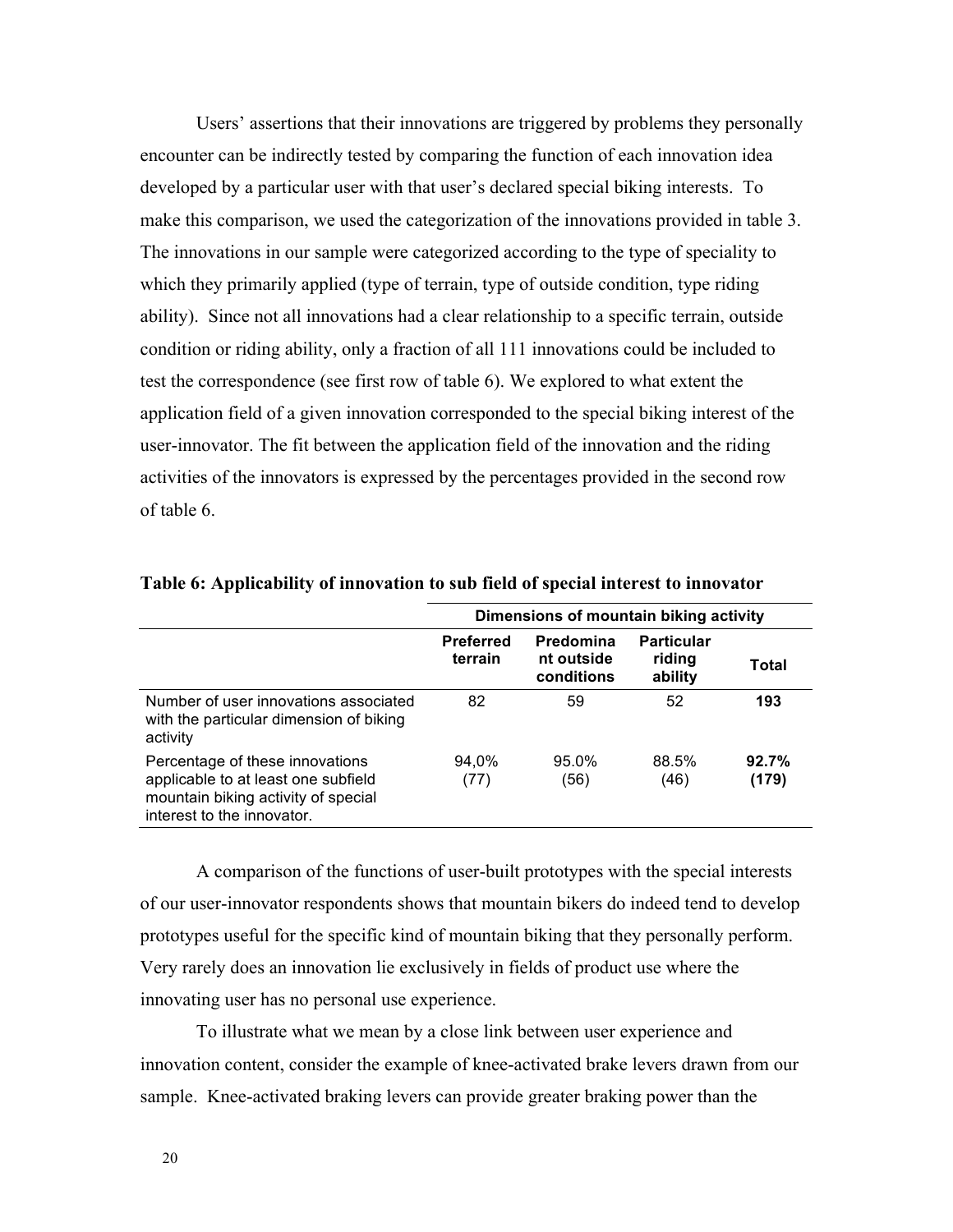handbrakes traditionally used in mountain biking. The knee lever developer reported that he rode his bike primarily in very mountainous terrain. On long descents, he found that continuously applying his hand brakes created such a strain on his hands and upper arms that muscle fatigue was seriously affecting his safety. By creating a way to activate his brakes using his knees, he was able to utilize his much-stronger leg muscles for braking and thus avoid fatigue.

## **4.3. Relying on local solution information**

We have seen that generating ideas for desirable new improvements is associated with the nature and intensity of a respondent's use experience. Some of the respondents with ideas went on to actually build prototypes embodying their ideas. Going beyond the idea stage to the actual building of prototypes embodying the idea should – to the extent that a user-innovator relies on local knowledge - be associated with a respondent's general level of technical skill.

To explore this matter we took a closer look on the impact of local technical knowledge on the probability that the users with an innovation idea go on to build the equipment they envisioned. In a second logit analysis we now contrast respondents who had an idea but did not go further in the development process with those who did develop a reliable innovation prototype (table 7).

When we compare the users that only developed an idea/concept with those that developed a reliable prototype we see that none of the variables measuring aspects of use experience can explain why a user decides to actually develop his idea or concept into a working prototype. However, we see that bikers that did develop prototypes had significantly higher general technical knowledge with respect to biking equipment than those who did not.The level of a user's personal technical knowledge explains why some users stop at the idea/concept stage while others go on to build a prototype.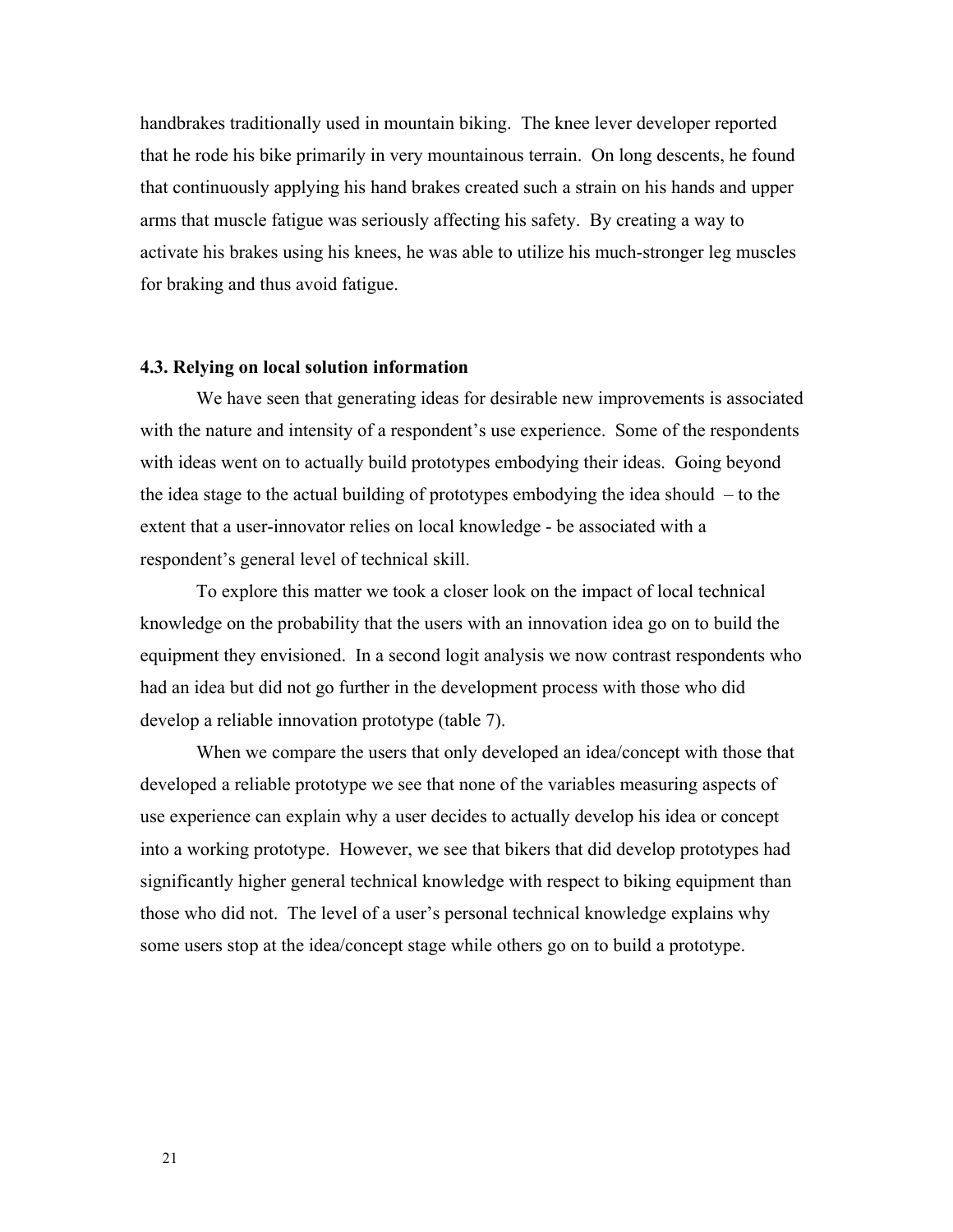| Variables of<br>user background                           | Logit-<br>coefficient | <b>Standard</b><br>error | Wald<br>statistic   |
|-----------------------------------------------------------|-----------------------|--------------------------|---------------------|
| Aspects of use experience                                 |                       |                          |                     |
| Hours per week in MTB                                     | $-0.04$               | 0.03                     | $1.60$ (n.s.)       |
| Years of MTB                                              | $-0.01$               | 0.06                     | 0.05 b(n.s.)        |
| No. of different disciplines of MTB                       | 030                   | 0.25                     | $1.45$ (n.s.)       |
| Participation in MTB races <sup>a)</sup>                  | 0.05                  | 0.13                     | $0.17$ (n.s.)       |
| Riding under extreme outside conditions <sup>b)</sup>     | 0.08                  | 0.17                     | $0,22$ (n.s.)       |
| Focusing on specific riding ability b)                    | 0.08                  | 0.16                     | $0.29$ (n.s.)       |
| Aspects of technical knowledge                            |                       |                          |                     |
| Know-how about equipment functionality <sup>c)</sup>      | 0.54                  | 0.27                     | $2.94$ ( $p<0.1$ )  |
| Relation to others with repair abilities <sup>c)</sup>    | 0.34                  | 0.17                     | 4.19 ( $p < 0.05$ ) |
| Knowledge about tools and repair facilities <sup>c)</sup> | 0.94                  | 0.49                     | 3.81 ( $p<0.05$ )   |
| Constant                                                  | $-6.63$               | 2.44                     | $7.34$ ( $p<0.01$ ) |

**Table 7: Logit model to test differences between users that have only developed innovation ideas versus those who have an idea and also have built a prototype**

*-2 log likelihood= 111.76; Likelihood-Ratio=37.92 (df=9, p<0.001); McFaddens R2= 0.25; n=108. The proportion of correct classifications is 72.7% which is a higher than the PCC of 49.9%. a)measured on 7-point-rating-scale (1 = never; 7 = very often) b)measured on 6-point-rating-scale (1 = never; 6 = very often) c)measured on 7-point-rating-scale (1 = not at all; 6 = very much)*

We asked the users to indicate whether they had their general technical knowledge prior to building a prototype or acquired it in order to build their prototype. Innovators in our sample indicated that they already had the knowledge they needed to develop the type of technical solution embodied in their innovation, either from their profession or from mountain biking or other hobbies. Only 15.6% of our innovators strongly agreed that they had acquired new knowledge to develop the solution to their problem (table 8).

|                                                      | <b>Mean</b> | <b>Median</b> | Very high or<br>high<br>agreement |
|------------------------------------------------------|-------------|---------------|-----------------------------------|
| "I had it due to my professional background." a)     | 4.22        | 4             | 47.5%                             |
| "I had it from mountain biking or another hobby." b) | 4.56        | 5             | 52.4%                             |
| "I learned it to develop this idea."                 | 2 1 1       |               | 15.6%                             |

*n=61; all responses were measured on a 7-point-rating-scale (1=not at all true; 7=very true)*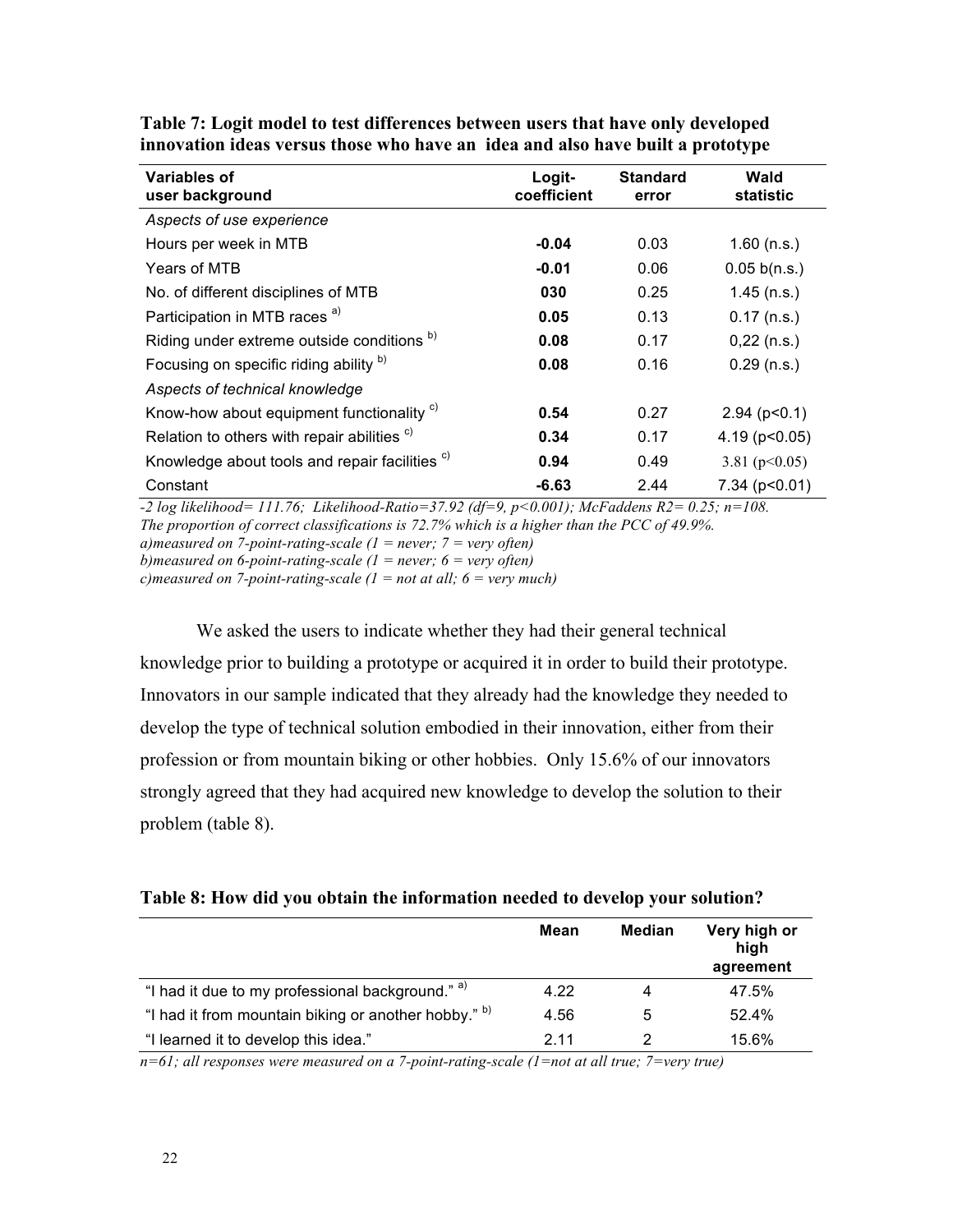This general finding is supported by responses to another question we posed to our sample of user-innovators. We asked whether the innovation was adapted from a field *outside* of mountain biking (for example, the automotive field) – and, if so, whether the users had professional or hobby-related direct experience in that field (figure 2). Similarly to the findings regarding acquisition of need-related information, direct personal experience was reported to be involved in 78,6% of the instances where a user drew a solution from a field outside of mountain biking. In 50,0% of the cases the other field involved another hobby of the innovator (e.g. motocross). In 28,6% of the cases, the other field was related to the innovators' profession (e.g. medicine).



**Figure 2: Was solution transferred from a field outside of mountain biking?**

In only 21,4% of the cases did user-innovators *not* have direct prior experience with the solution-related technology used. In almost all of these, the innovators knew about the solution through friends active in the external field. Only one respondent indicated that information was obtained from an external field by a systematic scanning of different information sources. Again, the findings show that inventors primarily develop solutions that are related to their personal experience, knowledge and skills.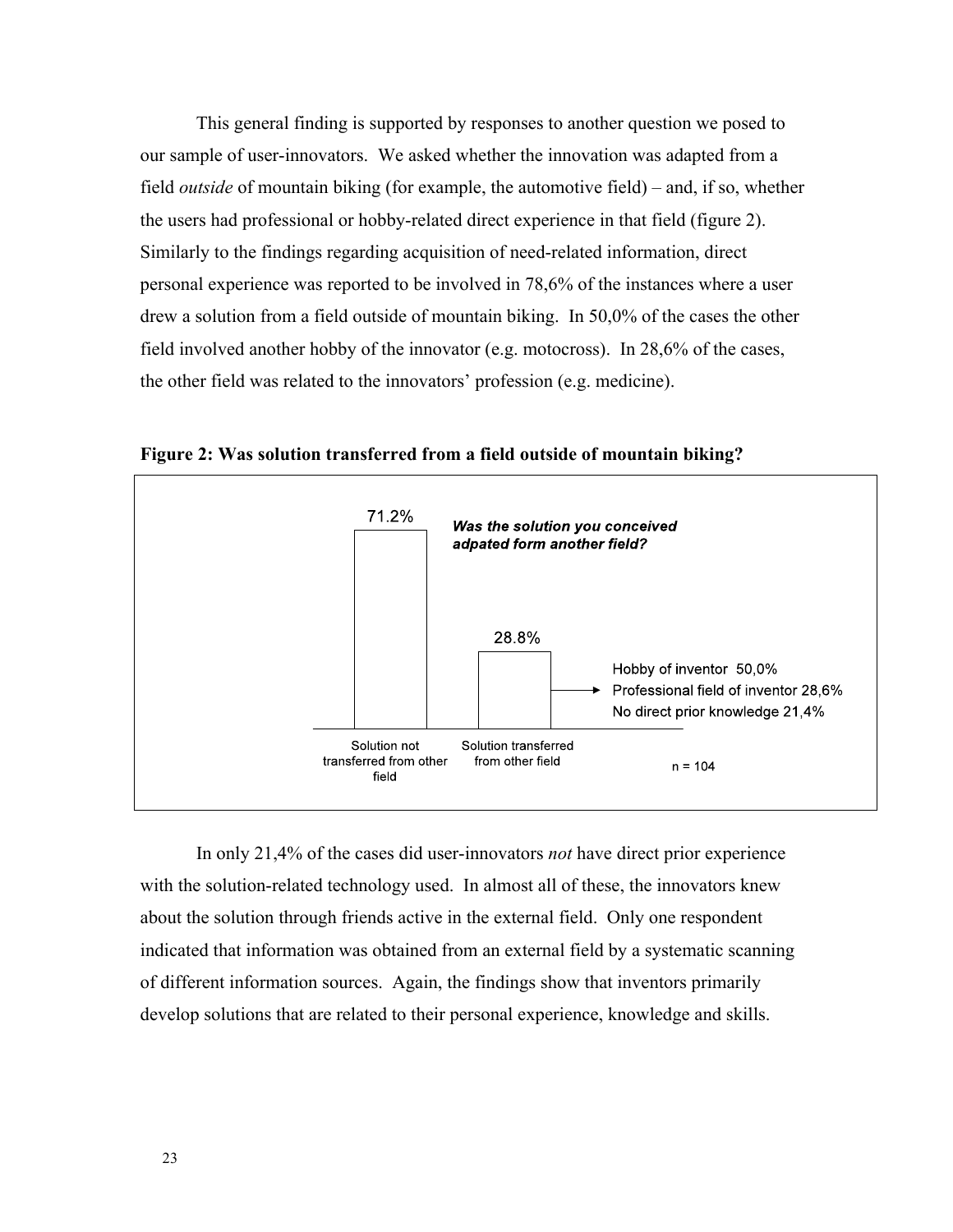## **5. Discussion**

In sum, our empirical study has shown that in mountain biking, a user's personal patterns of product usage and needs directly encountered – his or her "local" information – strongly affects the functionality of the innovation ideas he or she develops. That user's pre-existing local stocks of technical knowledge and skills will then determine the type of solution that will be developed. We next discuss the likely generality of this pattern, and finally we consider the practical implications of this pattern where it is present.

#### *Generality of reliance on local information*

When can we expect users to draw primarily or exclusively on local need and solution information to develop their innovations? Consider first the case of needrelated information. If users expect rewards from in-house use only and build their own innovations, then we can expect them to always rely on their own, local need information. If, in contrast, they expect to employ or persuade a manufacturer to build a solution for them, then the stickiness of their need information becomes relevant. In such cases users will be more likely to find it cost-effective to transfer their need information to a manufacturer if the stickiness of that information is low. Support for this proposition can be seen in Ogawa (1998). As was noted earlier, controlling for profit expectations, he found that increases in the stickiness of user need information were associated with a significant increase in the amount of need-related design undertaken by the user in joint user-manufacturer development projects. In the specific case of mountain biking, need information is likely to be very sticky, because it involves human skills information that is tacit and therefore sticky (Polanyi, 1958). We therefore speculate that mountain bike users would have a difficult time transferring critical need information to bike manufacturers even if they wanted to do this.

In the case of solution information, users have no inherent reason to prefer local information apart from the matter of acquisition costs. We can therefore reason that user-innovators will rely increasingly on solution information that they already have in hand as the resources they are willing to devote to innovation decrease. Thus, suppose IBM, a company with major resources, were to develop a new production process for its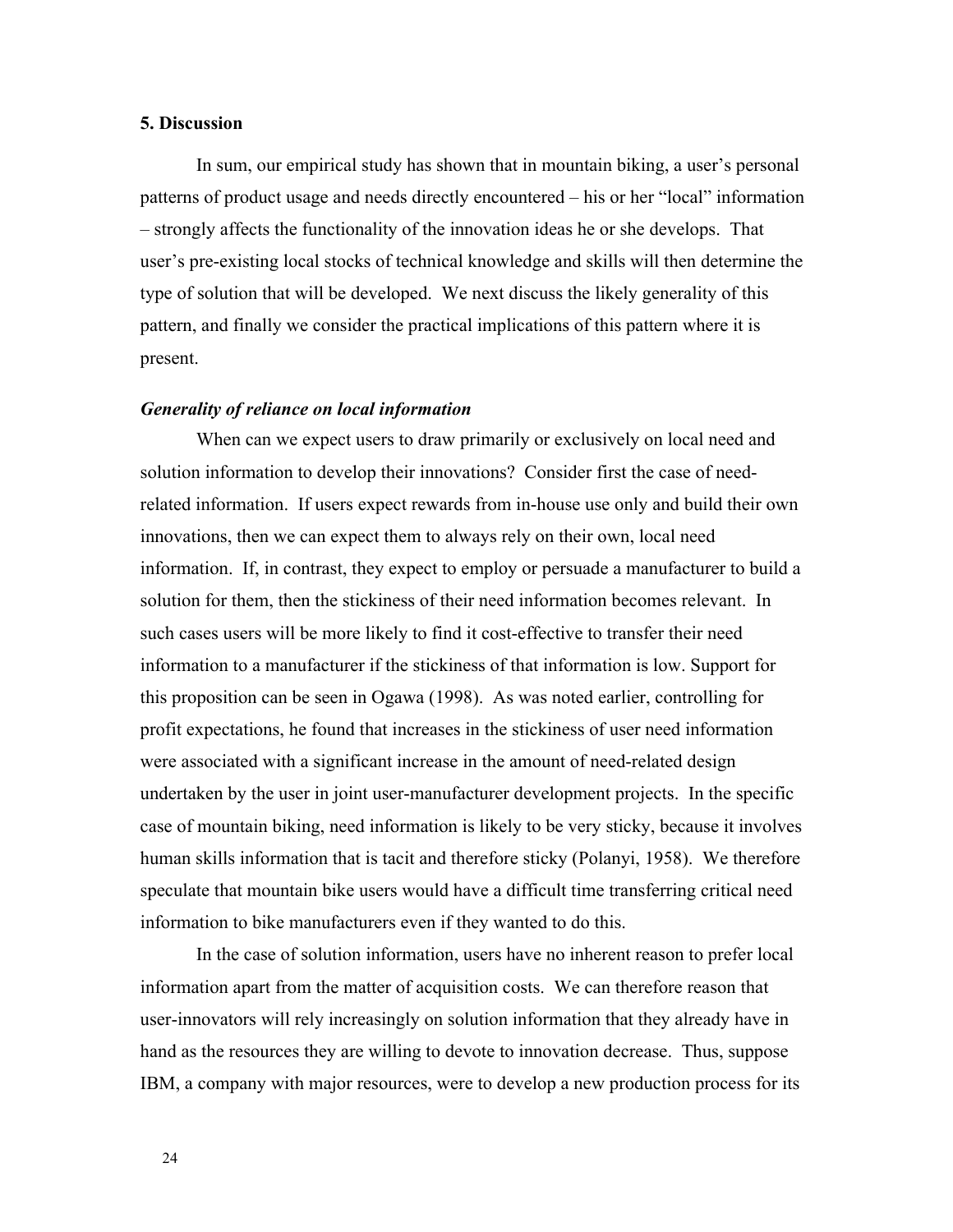own use, anticipating that it will yield great profit. Under these conditions, it would be economically reasonable for that firm to invest heavily in a search for new, non-local solution technologies. Our mountain-biking case represents the other end of the scale with respect to user-innovator resources. Individual user-innovators in mountain biking presumably do not have major resources to devote to the acquisition of non-local solution information. If this is indeed the case, our finding that mountain bikers do rely primarily on local solution information fits into the more general framework.

When user-innovators are developing innovations that require only their local need and solution information they are operating in a low-cost innovation niche relative to others who must import sticky information to develop those same innovations. To the extent that users have heterogeneous and sticky need and solution information, they will have heterogeneous low-cost innovation niches. Users can be sophisticated developers within those niches, despite their reliance on their own need information and solution information that they already have in stock. On the need side, a number of studies have shown that user-innovators generally are lead users and generally are expert in the field or activity giving rise to their needs (von Hippel 2005). With respect to solution information, user firms have specialties that may be at a world-class level. Individual users can also have high levels of solution expertise. After all, they are students or employees during the day, with training and jobs ranging from aerospace engineering to orthopedic surgery. Thus, mountain bikers might not want to *learn* orthopedic surgery to improve their biking equipment, but if they already *are* expert in that field they could easily draw on what they know for relevant solution information. Consider the following example drawn from our mountain biking study:

I'm a human movement scientist working in ergonomics and biomechanics. I used my medical experience for my design. I calculated a frame design suitable for different riding conditions (downhill, climb). I did a CAD frame design on Catia and conceived a spring or air coil that can be set to two different heights. I plan to build the bike next year.

 Users' low-cost innovation niches can be narrow because their development "labs" for such experimentation often consist largely of their individual use environment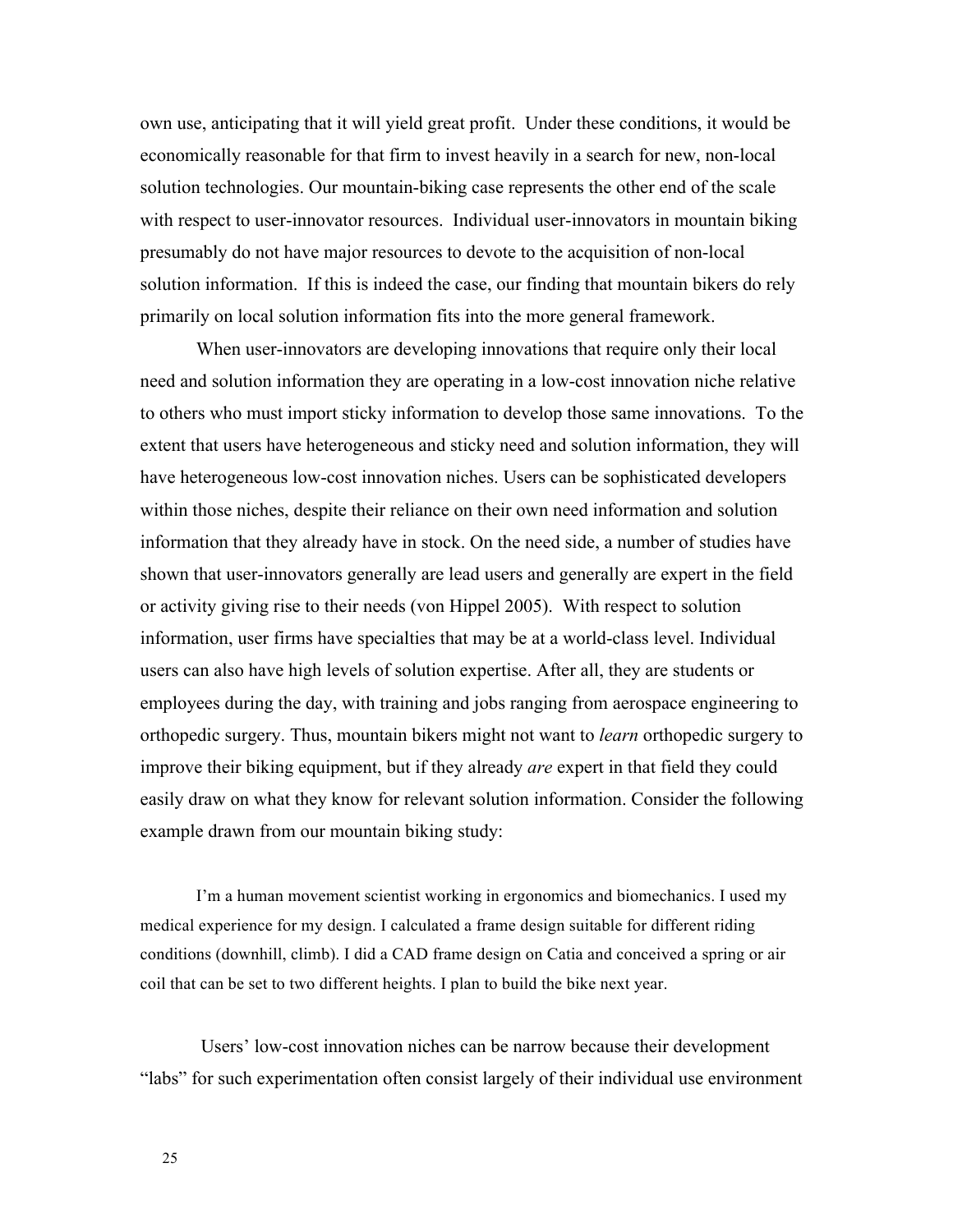and customary activities. Consider, for example, the low-cost innovation niches of individual mountain bikers. As we have seen, mountain bikers generally specialize in a particular type of mountain biking activity. Repeated specialized play and practice leads to improvement in related specialized skills. This, in turn, may lead to a discovery of a problem in existing mountain biking equipment and a responsive innovation. Once the problem has been encountered and recognized, the skilled specialist user can re-evoke the same problematic conditions at will during ordinary practice. The result is the creation of a low-cost laboratory for testing and comparing different solutions to that problem. The user is benefiting from enjoyment of his chosen activity and is developing something new via learning by doing at the same time.

In sharp contrast, if that same user decides to stray outside his chosen activity in order to develop innovations of interest to others with needs that are different from his own, the cost properly assignable to innovation will rise. To gain an equivalent-quality context for innovation, such a user must invest in developing personal skill related to the new innovation topic. Only in this way will he gain an equivalently deep understanding of the problems relevant to practitioners of that skill, and acquire a "field laboratory" appropriate to developing and testing possible solutions to those new problems.

## *Predicting the nature of user-innovations ex ante*

Research on user innovation to date has not explored the possibility of identifying the general nature of innovations users might develop *ex ante*. Thus, lead user idea generation methods involve searching among user innovations that already exist, in order to find attractive new solutions to a given problem (von Hippel, 1988). However, the findings in this paper suggest that a fundamentally different approach might be possible.

In this case study, we documented a setting where about 20% of the users in our sample were developing modifications to their mountain biking equipment to better serve their personal needs. We also saw that these users relied primarily on the local need and solution information that they already had "in stock" to develop those innovations. This suggests that it might be possible to pre-identify users likely to develop a *specific type* of innovation. For example, if firms or others wanted to identify users likely to develop safer mountain bikes, they might choose to focus on mountain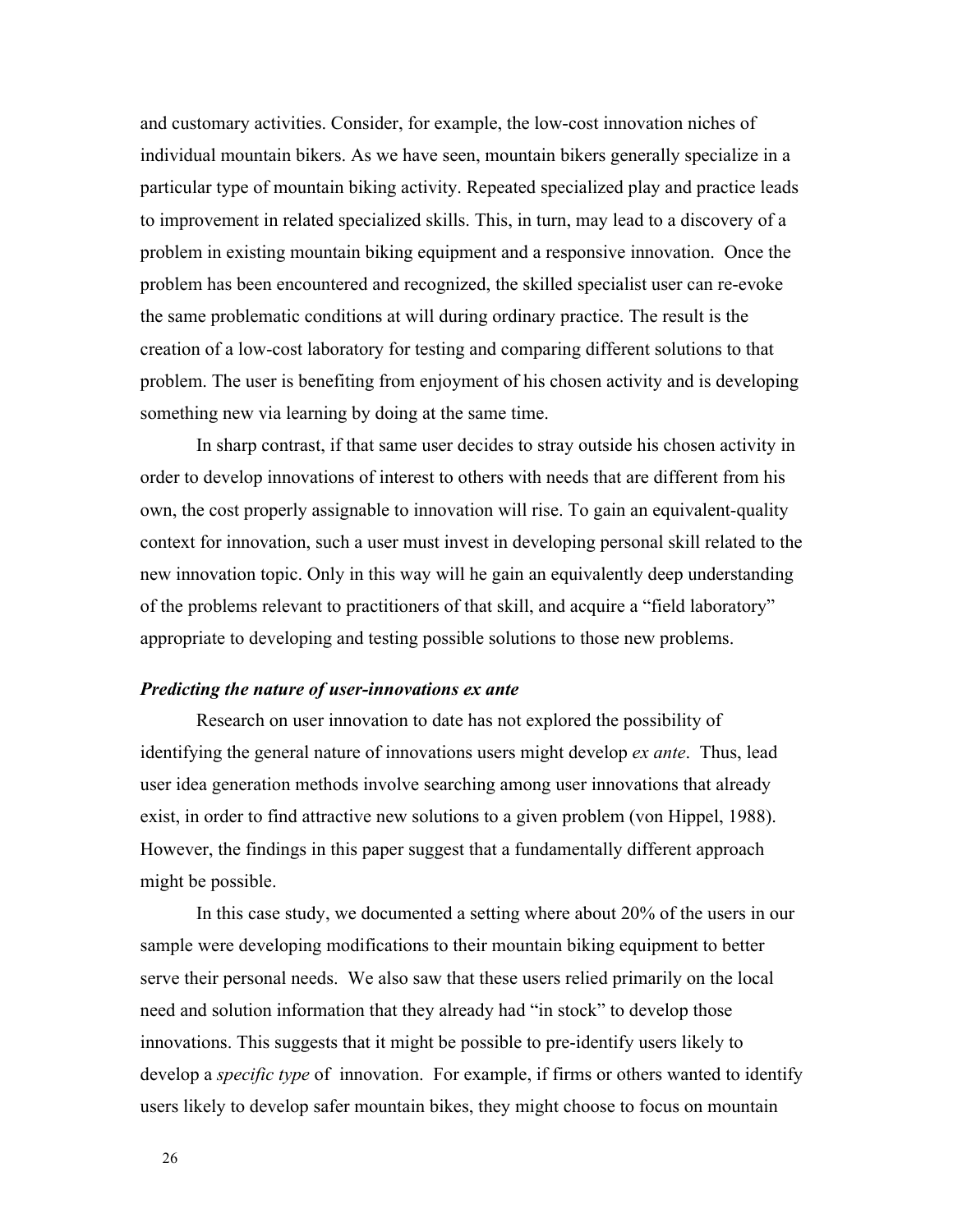bikers who have a high need for safety – for example, because the users specialize in relatively dangerous activities – *and* who have a relevant type of solution expertise – for example, they are medical doctors. From the perspective of Fleming (2001), who has studied innovations as consisting of novel combinations of pre-existing elements, such innovators can be anticipated to use their membership in two distinct communities to combine previously disparate elements.

Once such a subset of users is identified, product manufacturers or others with an interest can invest in activities to affect the rate and direction of those users' innovationrelated activities. Firms could, for example, offer those potential innovators resources to support innovation-related efforts. They could give them challenges in line with their interests, such as a prize for safety-related innovations and so on. Via such *ex ante*  strategies, firms could gain advantage over competitors by investing in *likely-toinnovate* users in exchange for access to their innovations on favorable terms.

The potential value of this possibility is illustrated in an industrial field by practices used at General Electric Company (GE). Managers in the medical imaging business at GE have understood the strategy mentioned above and have learned to exploit it to commercial advantage. They realized that nearly all the major, commercially important improvements to the clinical software used on MRI machines are developed by leading-edge users rather than by GE researchers. In response, they developed a policy of selectively supplying machines at a very low price to scientistusers that GE managers thought most *likely* to develop commercially-important improvements *in advance of innovation*. In exchange for this research support, the medical researchers contract to give GE preferred access to innovations they develop. Over the years, supported researchers have provided a steady flow of significant improvements that have been first commercialized by GE (von Hippel, 2005).

To conclude, we have seen a strong reliance on local information among innovating users in a single field. We have discussed the conditions under which this pattern is likely to occur and some consequences that flow from it. The frequency with which the pattern will hold for user innovation is yet to be determined.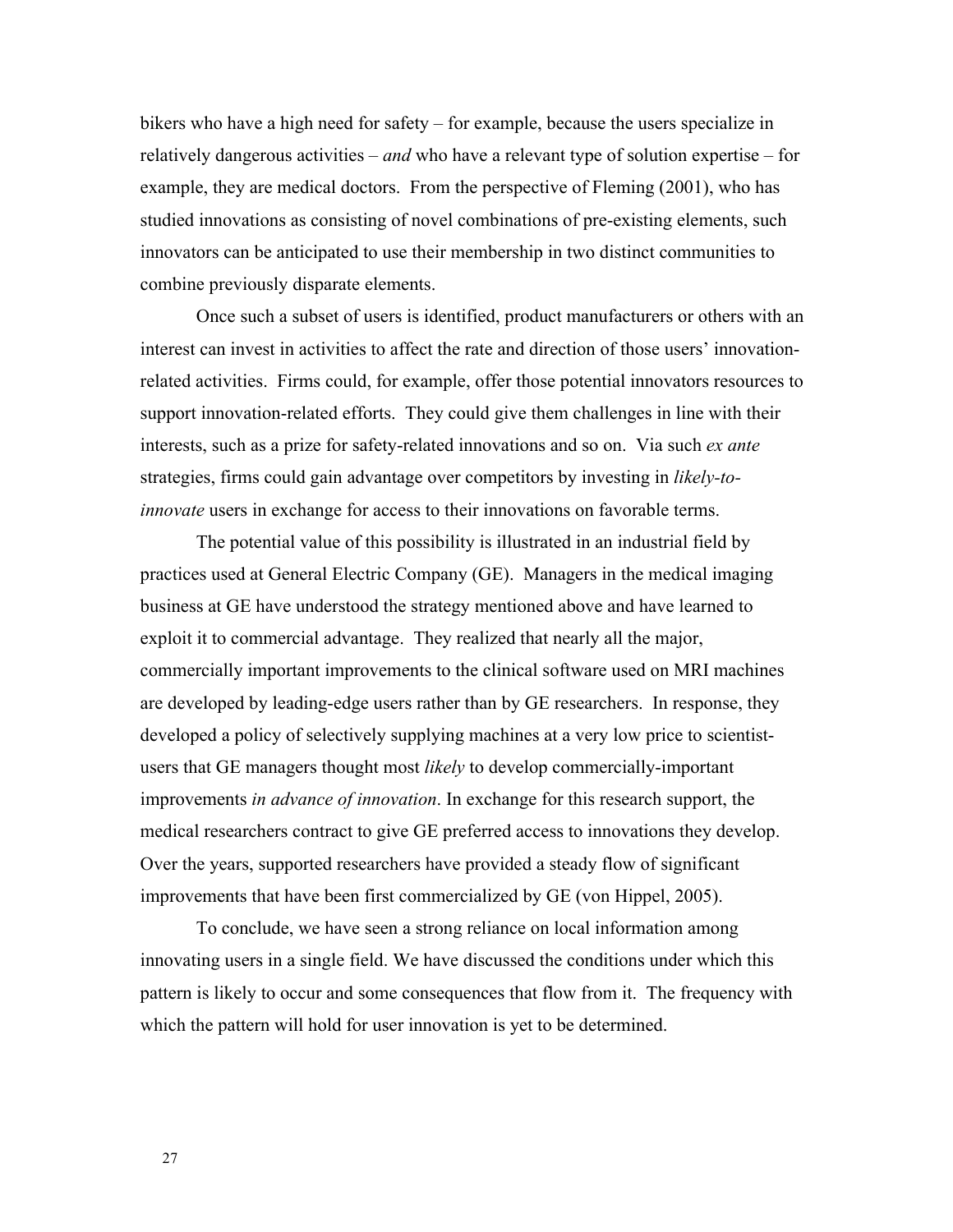# **References**

Agresti, A. & Finlay, B. 1997. Statistical methods for the social sciences (3 ed.). Upper Saddle River: Prentice Hall.

Aldrich, J. H. & Nelson, F. D. 1984. Linear probability, logit and probit models. Beverly Hills: Sage.

Berto, F. J. 1999. The birth of dirt: Origins of Mountain Biking. San Francisco, CA: Van de Plas Publications.

Buenstorf, G. 2002. Designing clunkers: Demand-side innovation and the early history of mountain bike. In J. S. Metcalfe & U. Cantner (Eds.), Change, transformation and development: 8th International Schumpeter Society Conference, Physica.

Cohen, W. M. & Levinthal, D. A. 1990. Absorptive capacity: A new perspective on learning and innovation. Administrative Science Quarterly, 35(1): 128-152.

Cohen, W. M., Nelson, R. R., & Walsh, J. P. 2000. Protecting intellectual assets: Appropriability conditions and why U.S. manufacturing firms patent (or not). No. 7522, NBER Working Paper.

Fleming, L. 2001. Recombinant uncertainty in technological search. Management Science, 47(1): 117-131.

Franke, N. & Shah, S. 2002. How communities support innovative activities: An exploration of assistance and sharing among end-users. Research Policy, 32(1): 157-178.

Harhoff, D., Henkel, J., & von Hippel, E. 2003. Profiting from voluntary information spillovers: how users benefit by freely revealing their innovations. Research Policy, 32(10): 1753-1769.

Levin, R. C., A. Klevorick, R. R. Nelson and S. G. Winter (1987). "Appropriating the Returns from Industrial Research and Development." *Brookings Papers on Economic Activity* 3: 783-820.

Lüthje, C. 2004. Characteristics of innovating users in a consumer goods field: An empirical study of sport-related product consumers. Technovation, 24(9): 683-695.

Mansfield, E. 1968. The economics of technological change. New York: W. W. Norton & Company.

Mansfield, E., A. Romeo, M. Schwartz, D. Teece, S. Wagner and P. Brach (1982). Technology Transfer, Productivity, and Economic Policy. New York: Norton.

Mansfield, E. 1985. How rapidly does new industrial technology leak out? Journal of Industrial Economics, 34: 217-223.

Mountain Bike Magazine (1996) Mountain biking skills*,* Rodale Inc.

National Sporting Goods Association (2002) Sporting Goods Market in 2001, National Sporting Goods Association (NSGA), Mt. Prospect, IL.